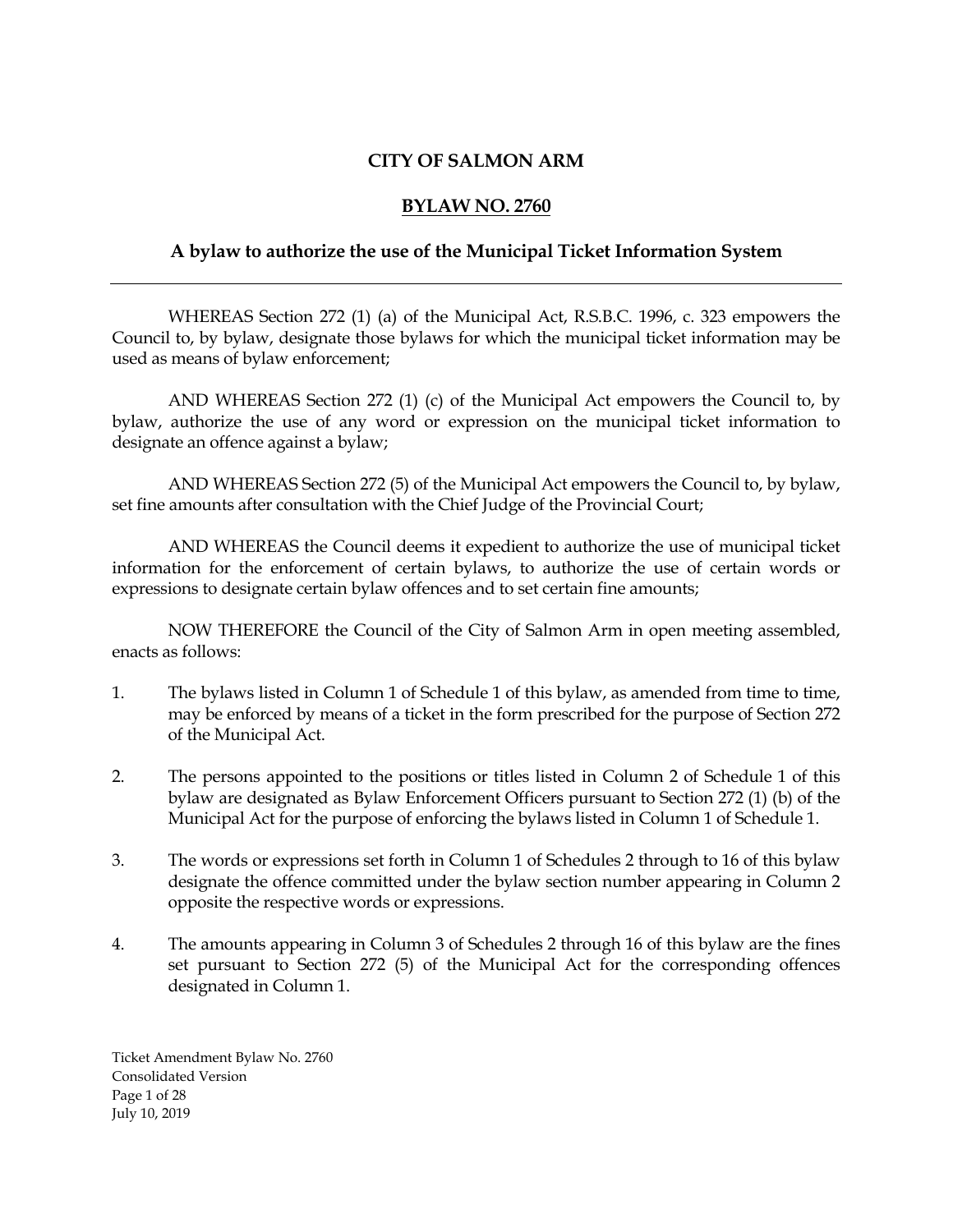Bylaw No. 2760 Page 2

- 5. Upon adoption of this bylaw, "City of Salmon Arm Ticket Information Utilization Bylaw No. 1984, 1993" and amendments thereto are hereby repealed.
- 6. This bylaw may be cited as **"City of Salmon Arm Ticket Information Utilization Bylaw No. 2760".**

| READ A FIRST TIME THIS 23rd DAY OF December , 1997.  |  |  |
|------------------------------------------------------|--|--|
| READ A SECOND TIME THIS 23rd DAY OF December , 1997. |  |  |
| READ A THIRD TIME THIS 23rd DAY OF December , 1997.  |  |  |
| ADOPTED BY COUNCIL THIS 3rd DAY OF February , 1998.  |  |  |

 "C.N. MAYES" MAYOR

 "D.D. BURDENIUK" DEPUTY CLERK

Ticket Amendment Bylaw No. 2760 Consolidated Version Page 2 of 28 July 10, 2019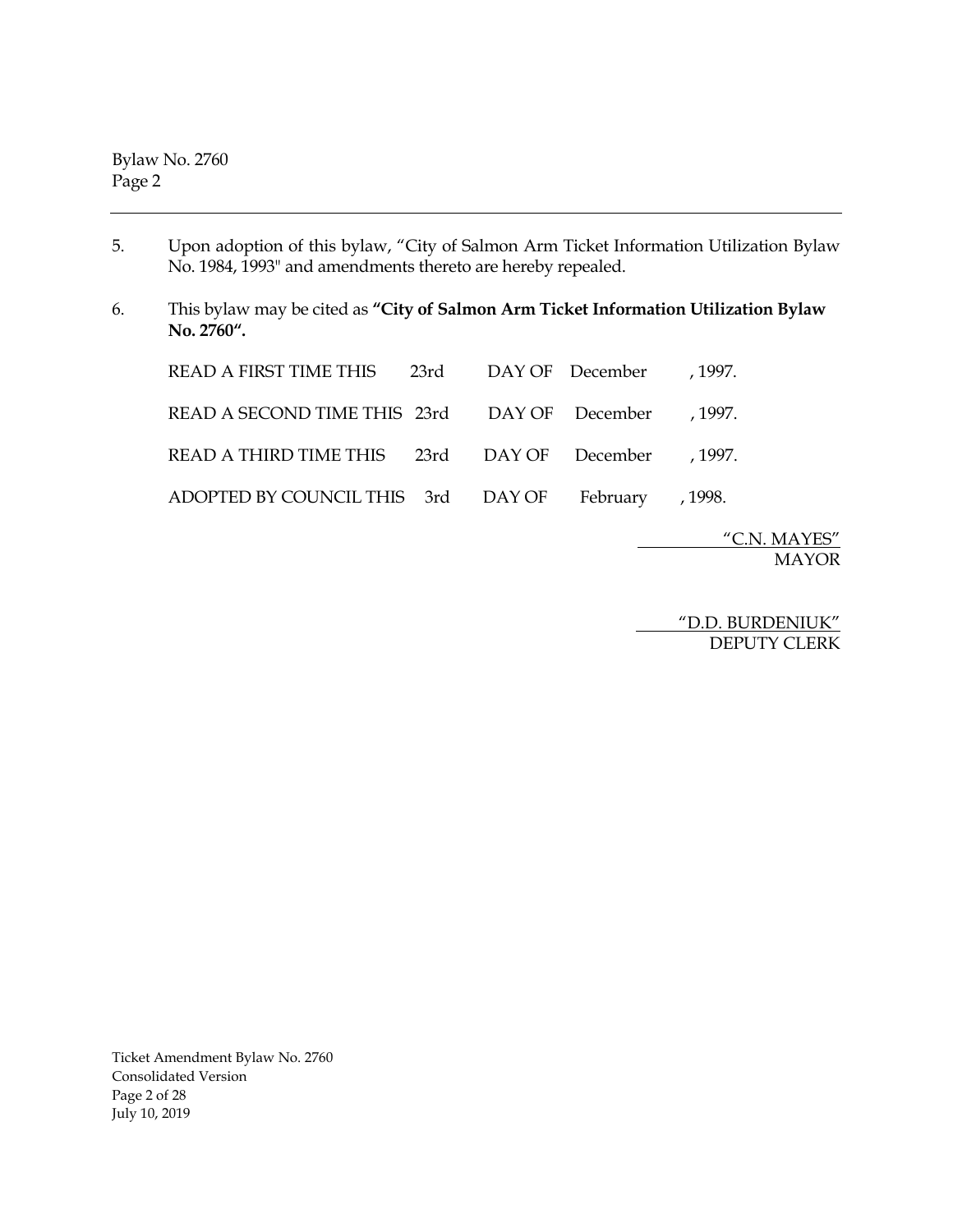#### **SCHEDULE 1**

# **DESIGNATED BYLAWS DESIGNATED BYLAW**

- **ENFORCEMENT OFFICER** 1. Building Bylaw **No. 3535** • Bylaw Enforcement Officer • Building Inspector • Asst. Building Inspector 2. Pound and Animal Control Bylaw **No. 2398** • Bylaw Enforcement Officer Licence Inspector • Animal Control Officer • Member of R.C.M. Police 3. Business Licence Bylaw **No. 1457** • Licence Inspector • Bylaw Enforcement Officer 4. Noise Prevention Bylaw **No. 2037** • Member of R.C.M. Police • Bylaw Enforcement Officer 5. Sign Bylaw **No. 1441** • Bylaw Enforcement Officer • Building Inspector • Asst. Building Inspector 6. Fire Department and Fire Prevention Bylaw **No. 1538** Member of R.C.M. Police • Bylaw Enforcement Officer Fire Chief • Assistant Fire Chief 7. Property Maintenance Bylaw **No. 1903** Member of R.C.M. Police • Bylaw Enforcement Officer • Building Inspector • Asst. Building Inspector 8. Parks Regulation Bylaw **No. 2119** • Member of R.C.M. Police
	- Bylaw Enforcement Officer
	- Building Inspector
	- Asst. Building Inspector

Ticket Amendment Bylaw No. 2760 Consolidated Version Page 3 of 28 July 10, 2019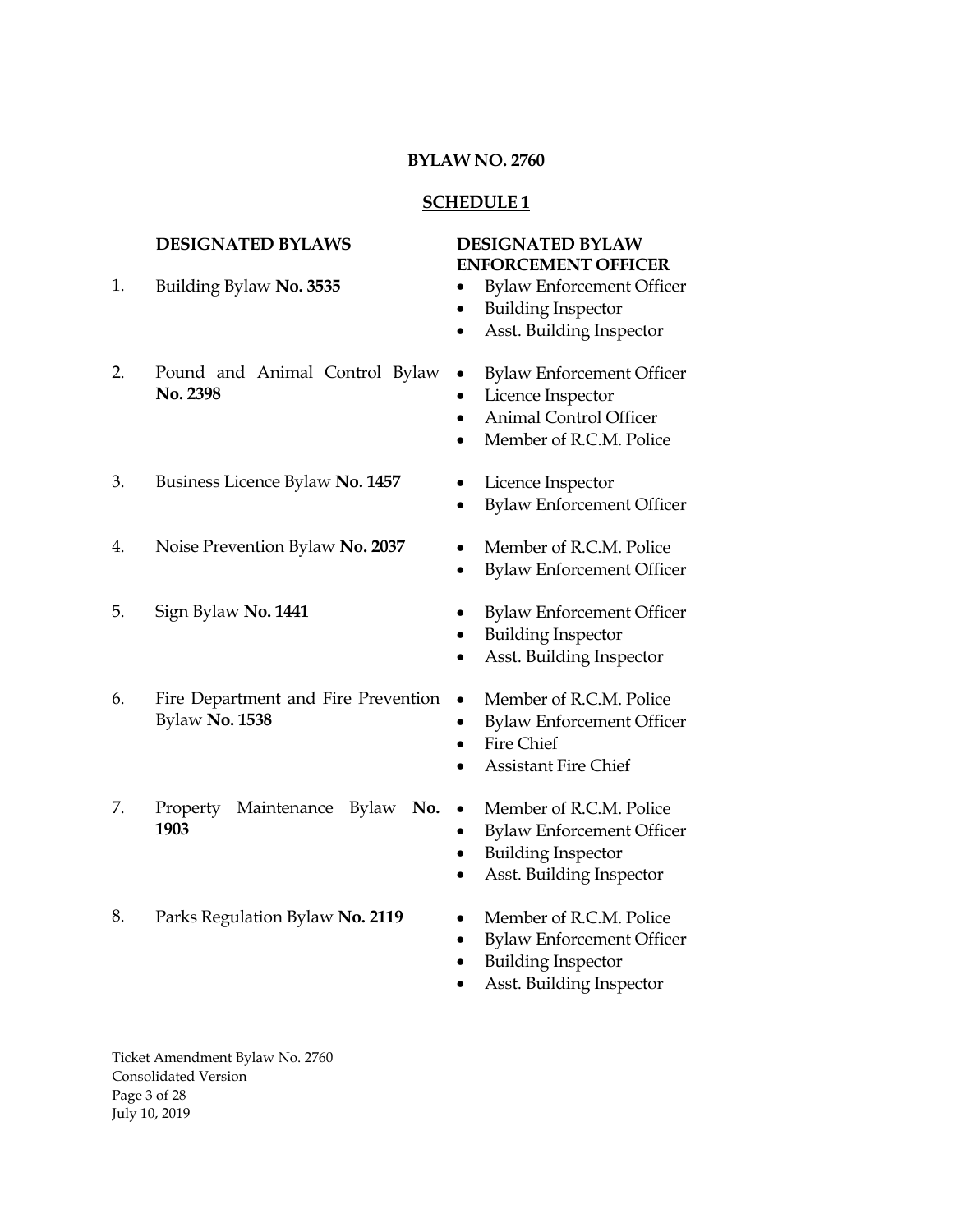# **SCHEDULE 1 – Page 2**

| 9.  | and<br>Waterworks<br>Water<br>Rates<br>Regulation Bylaw No. 1274 | Member of R.C.M. Police<br>$\bullet$<br><b>Bylaw Enforcement Officer</b><br><b>Building Inspector</b><br>$\bullet$<br>Asst. Building Inspector                  |
|-----|------------------------------------------------------------------|-----------------------------------------------------------------------------------------------------------------------------------------------------------------|
| 10. | Skateboard Control Bylaw No. 1832                                | Member of R.C.M. Police<br>٠<br><b>Bylaw Enforcement Officer</b><br>$\bullet$                                                                                   |
| 11. | Snow Removal Bylaw No. 2030                                      | Member of R.C.M. Police<br>٠<br><b>Bylaw Enforcement Officer</b><br>$\bullet$<br><b>Building Inspector</b><br>$\bullet$<br>Asst. Building Inspector             |
| 12. | Traffic Regulation Bylaw No. 1971                                | Member of R.C.M.P.<br>$\bullet$<br><b>Bylaw Enforcement Officer</b><br>٠                                                                                        |
| 13. | Mobile Home Park Bylaw No. 1435                                  | <b>Building Inspector</b><br>٠<br>Asst. Building Inspector<br>٠<br><b>Bylaw Enforcement Officer</b><br>$\bullet$                                                |
| 14. | Zoning Bylaw No. 2303                                            | <b>Building Inspector</b><br>٠<br>Asst. Building Inspector<br><b>Bylaw Enforcement Officer</b><br>٠                                                             |
| 15. | Tree Removal and Protection Bylaw<br>No. 2305                    | Member of RCM Police<br>$\bullet$<br><b>Bylaw Enforcement Officer</b><br>٠<br><b>Planning Assistant</b><br>٠                                                    |
| 16. | Wood Burning Appliances and Air<br>Quality Bylaw No. 3625        | <b>Building Inspector</b><br>$\bullet$<br>Asst. Building Inspector<br>٠<br><b>Bylaw Enforcement Officer</b><br><b>Fire Chief</b><br><b>Assistant Fire Chief</b> |
| 17. | Second-Hand Store Regulation<br>Bylaw No. 1432                   | Member of R.C.M.P.<br>$\bullet$<br><b>Bylaw Enforcement Officer</b>                                                                                             |
| 18. | Collection and Disposal of Solid<br>Waste Bylaw No. 3845         | <b>Bylaw Enforcement Officer</b><br>$\bullet$<br>Director of Engineering and Public Works<br><b>Building Inspector</b><br>Asst. Building Inspector              |
|     | Ticket Amendment Bylaw No. 2760<br>Consolidated Version          |                                                                                                                                                                 |

Consolidated Version Page 4 of 28 July 10, 2019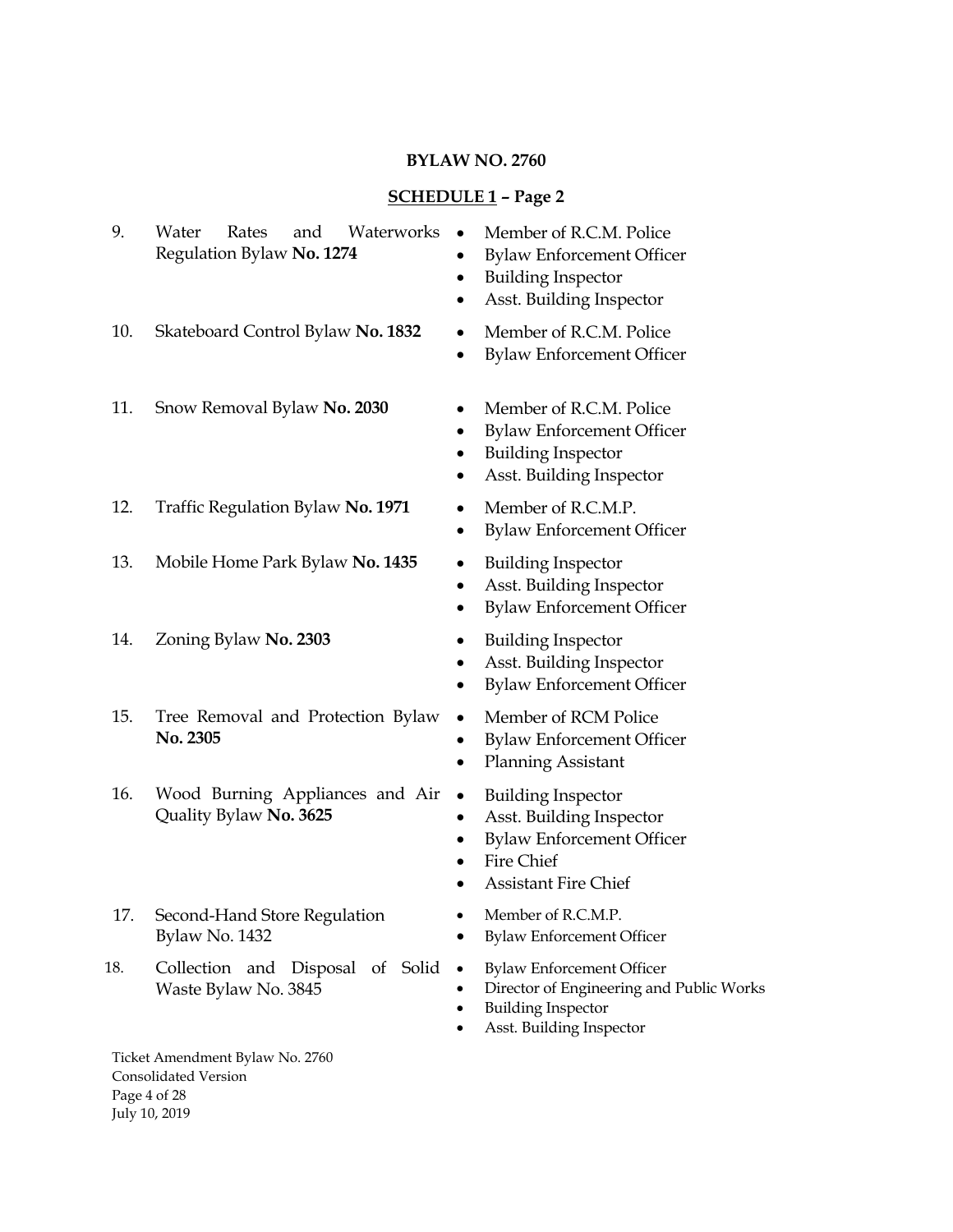19. Cross Connection Control Bylaw No. 3934 Building Inspector

Assistant Building Inspector Bylaw Enforcement Officer City Engineer

Ticket Amendment Bylaw No. 2760 Consolidated Version Page 5 of 28 July 10, 2019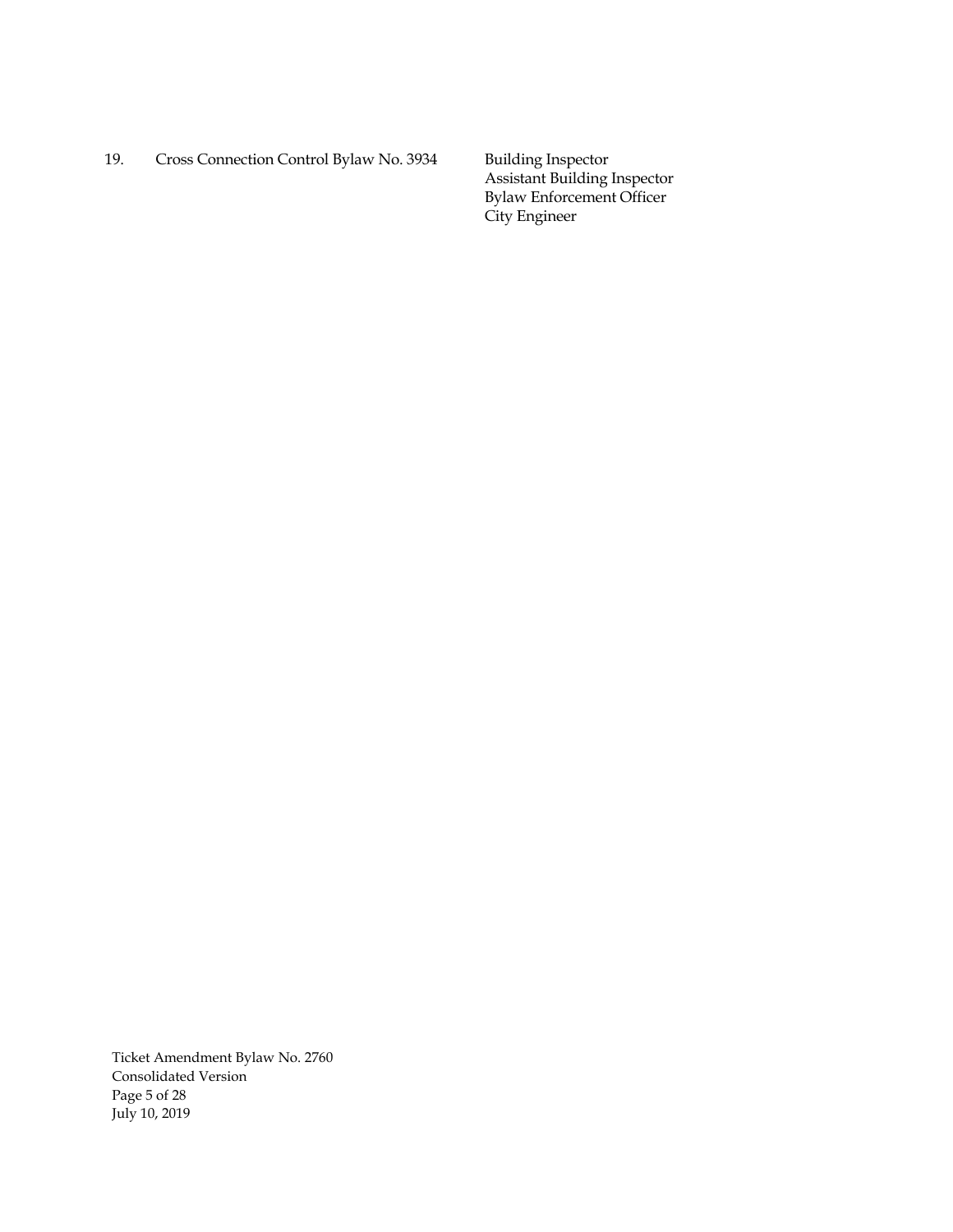# **BYLAW NO. 2760(3546)**

#### **SCHEDULE 2**

| <b>DESIGNATED BYLAW</b>      | <b>SECTION</b> | <b>FINE</b> |
|------------------------------|----------------|-------------|
| Building Bylaw No. 3535      |                |             |
| No building permit           | 3.1.1          | \$150.00    |
| Fail to obey Stop Work Order | 19.4           | \$200.00    |
| No Occupancy Permit          | 3.1.6.1        | \$100.00    |
| Change use without permit    | 3.1.1          | \$100.00    |
|                              |                |             |

Ticket Amendment Bylaw No. 2760 Consolidated Version Page 6 of 28 July 10, 2019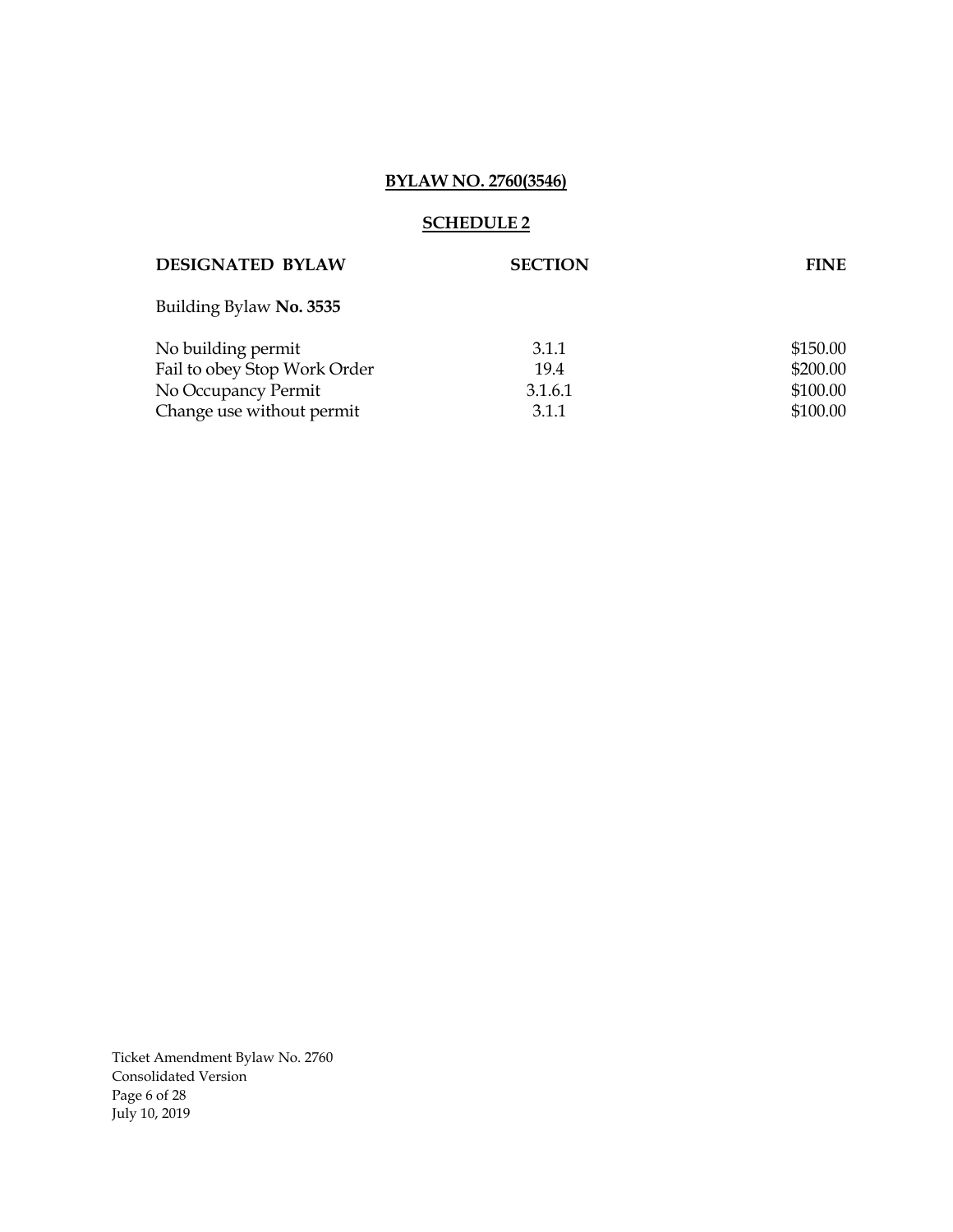#### **SCHEDULE 3**

| <b>BYLAW</b>                            | <b>SECTION</b>   | <b>FINE</b> |
|-----------------------------------------|------------------|-------------|
| Pound and Animal Control Bylaw No. 2398 |                  |             |
| Dog at large                            | 3                | \$50.00     |
| Dog which disturbs                      | 4                | \$100.00    |
| Fail to confine bitch in heat           | 5                | \$50.00     |
| Harbour vicious animal                  | 6                | \$100.00    |
| No dog licence                          | 7                | \$100.00    |
| No kennel licence                       | $11$ [b]         | \$100.00    |
| Failure to remove excrement             | 15 [b]           | \$100.00    |
| Allow excrement to accumulate           | $15$ [c]         | \$50.00     |
| Prohibited animals                      | 23 [a] [i]       | \$100.00    |
| Prohibited animals                      | $23$ [a] [ii]    | \$100.00    |
| Prohibited animals                      | $23$ [a] [iii]   | \$100.00    |
| Prohibited animals                      | $23$ [a] iv]     | \$100.00    |
| Prohibited set back                     | $23$ [b] [i] 1   | \$100.00    |
| Prohibited set back                     | $23$ [b] [i] $2$ | \$100.00    |
| Prohibited set back                     | 23 [b] [i] 3     | \$100.00    |

Prohibited set back 23 [b] [i] 4 \$100.00 Prohibited set back 23 [b] [ii] 1 \$100.00 Prohibited set back 23 [b] [ii] 2 \$100.00 Prohibited set back 23 [b] [ii] 3 \$100.00 Prohibited set back 23 [b] [ii] 4 \$100.00 Prohibited set back 23 [b] [ii] 5 \$100.00 Prohibited set back 23 [b] [ii] 6 \$100.00 Fail to confine animals 23 [c] \$75.00 Unlawful keeping of swine or goats 23 [d] \$75.00 Prohibited bee hives 23 [e] \$75.00 Unlawful keeping of pigeons 23 [f] [i] \$75.00 Prohibited pigeon structure 23 [f] [ii] \$75.00 Pigeon disturbing peace 23 [f] [iii] \$75.00 Prohibited manure storage 23 [g] \$100.00 Animal noise which disturbs 23 [h] \$100.00 Animals at large 24 \$100.00

Ticket Amendment Bylaw No. 2760 Consolidated Version Page 7 of 28 July 10, 2019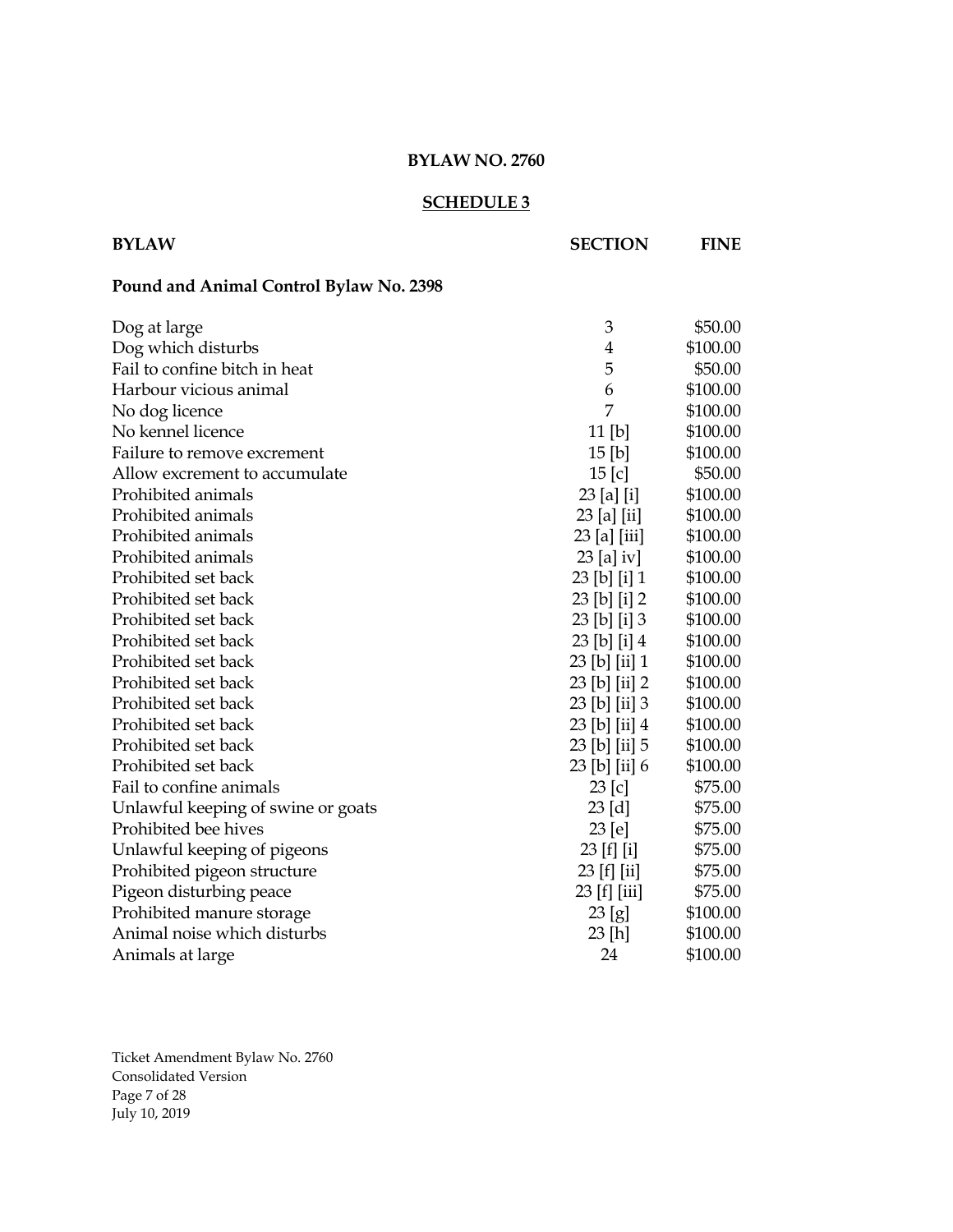# **SCHEDULE 4**

| <b>BYLAW</b>                           | <b>SECTION</b> | <b>FINE</b> |
|----------------------------------------|----------------|-------------|
| Business Licence Bylaw No. 1457 (3102) |                |             |
| No Business Licence                    | 3.1            | \$100.00    |
| Fail to display Licence                | 7(1)           | \$50.00     |
| Fail to change address                 | 7(3)           | \$50.00     |

Ticket Amendment Bylaw No. 2760 Consolidated Version Page 8 of 28 July 10, 2019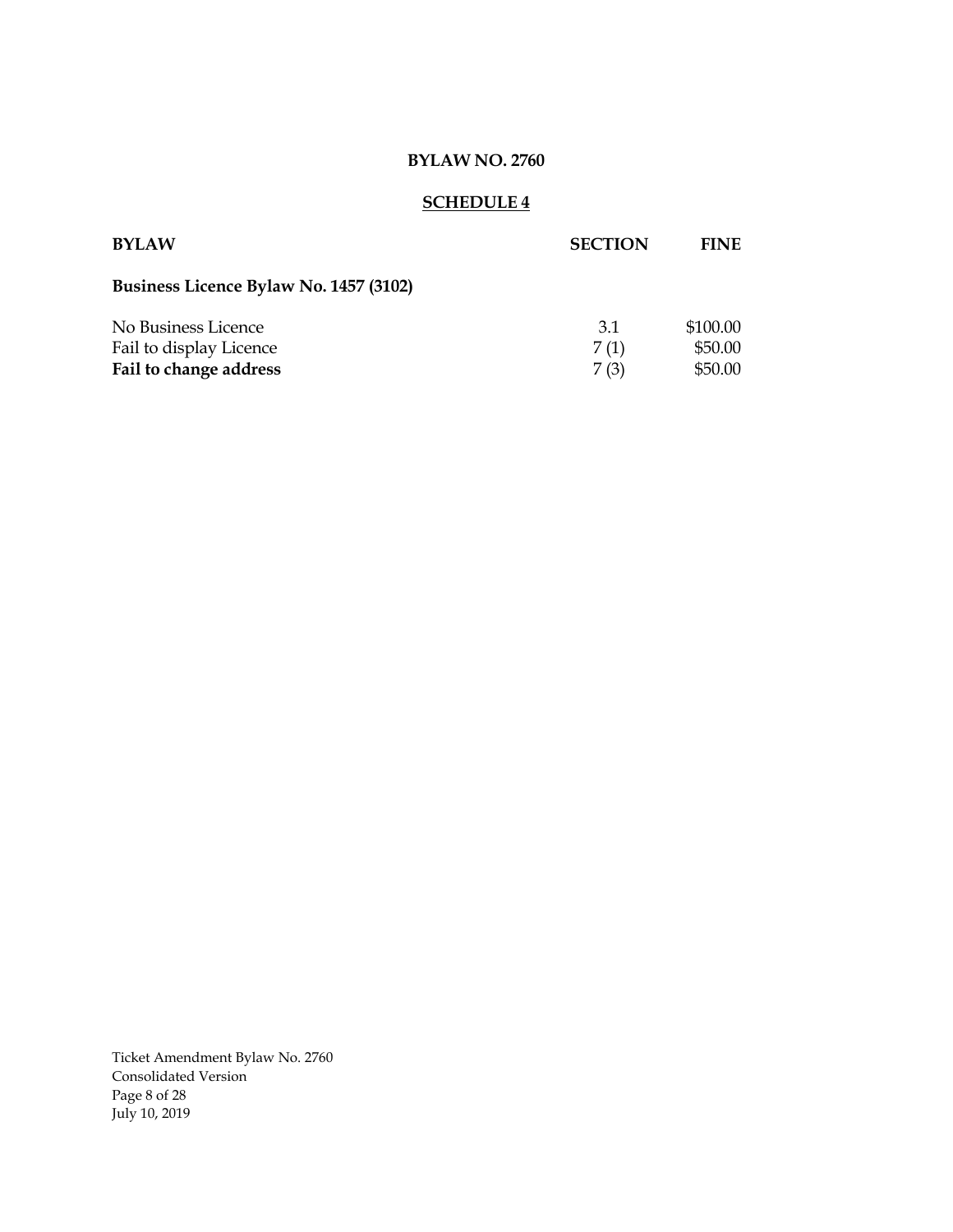# **SCHEDULE 5**

| <b>BYLAW</b>                                 | <b>SECTION</b> | <b>FINE</b> |
|----------------------------------------------|----------------|-------------|
| <b>Noise Prevention Bylaw No. 2037</b>       |                |             |
| Noise which disturbs                         | 4(a)           | \$100.00    |
| Owner or Occupier permitting noise           | 4(b)           | \$100.00    |
| Construction which disturbs                  | 5(a)           | \$100.00    |
| Instrument which disturbs                    | 6(a)           | \$100.00    |
| Bird which disturbs                          | 6(b)           | \$100.00    |
| Animal which disturbs                        | 6(b)           | \$100.00    |
| Operate public address system without permit | 6(e)           | \$100.00    |

Ticket Amendment Bylaw No. 2760 Consolidated Version Page 9 of 28 July 10, 2019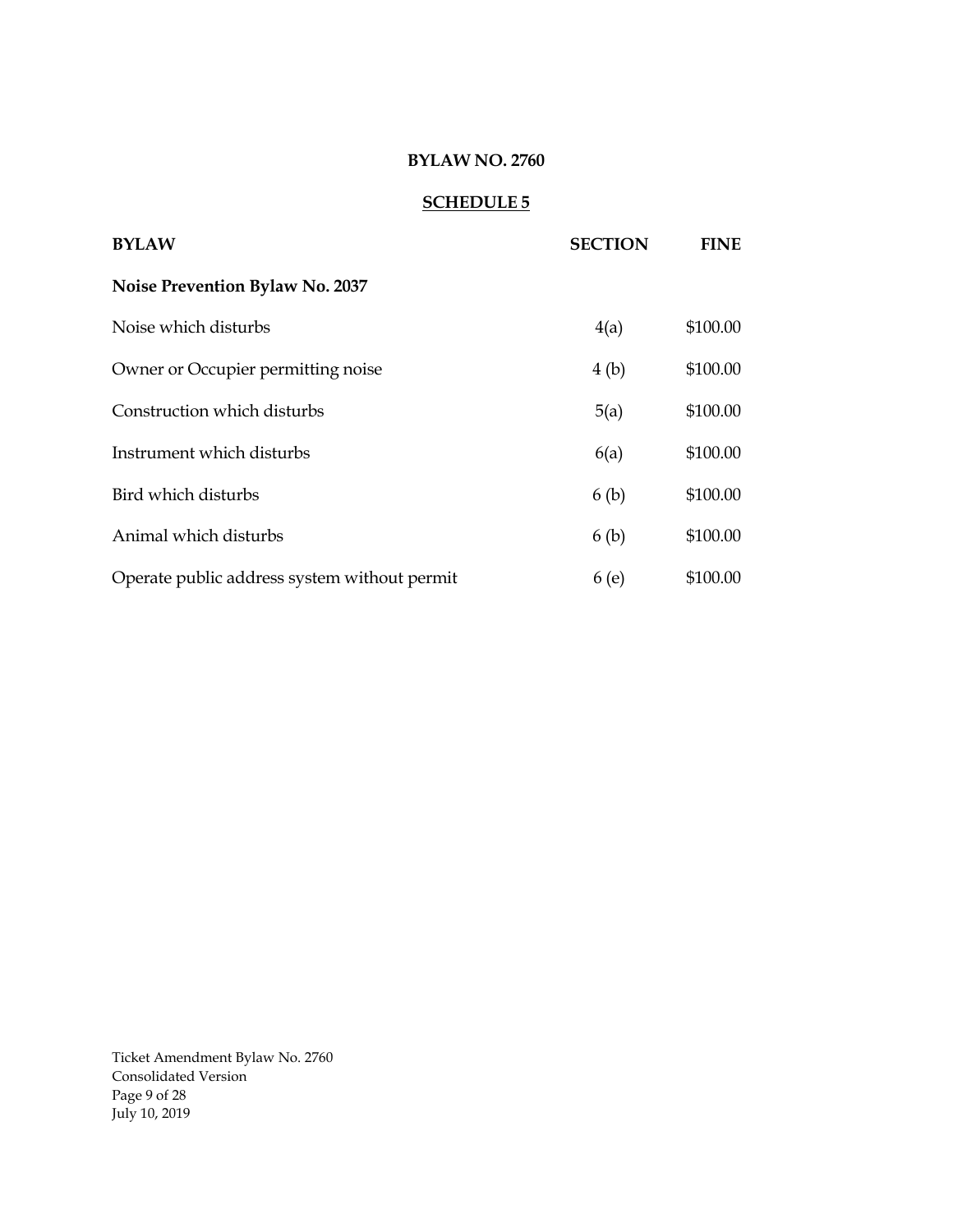# **SCHEDULE 6**

| <b>BYLAW</b>            | <b>SECTION</b> | <b>FINE</b> |
|-------------------------|----------------|-------------|
| Sign Bylaw No. 1441     |                |             |
| Fail to obtain permit   | 5.2.1          | \$75.00     |
| Fail to maintain a sign | 4.1.1          | \$50.00     |
| Prohibited sign         | 4.1.8          | \$75.00     |
| Fail to remove sign     | 5.4            | \$50.00     |

Ticket Amendment Bylaw No. 2760 Consolidated Version Page 10 of 28 July 10, 2019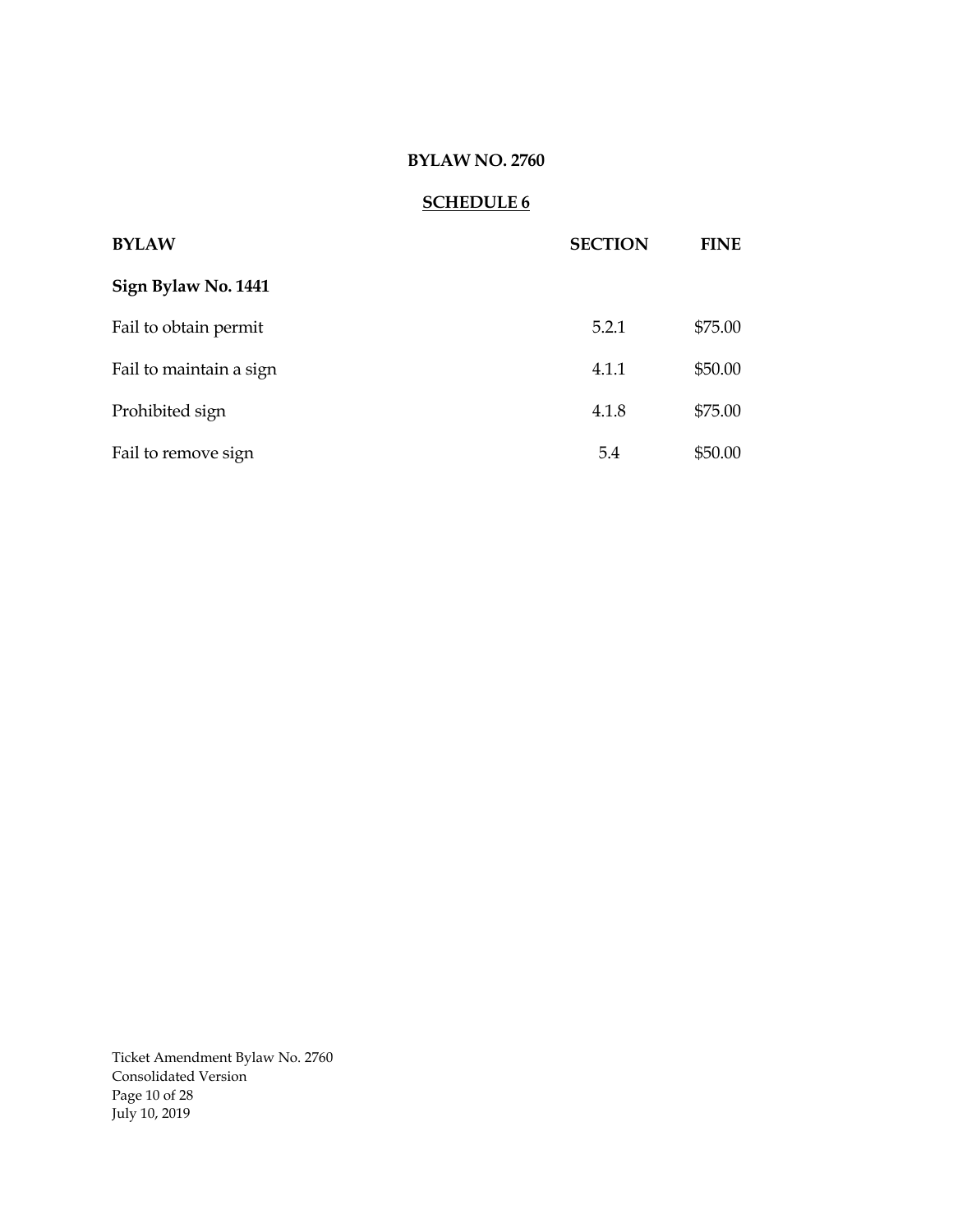# **SCHEDULE 7**

| <b>BYLAW</b>                                     | <b>SECTION</b> | <b>FINE</b> |
|--------------------------------------------------|----------------|-------------|
| Fire Department & Fire Prevention Bylaw No. 1538 |                |             |
| General                                          |                |             |
| Drive over fire hose                             | 4.1            | \$150.00    |
| Unauthorized use of hydrant                      | 4.4            | 150.00      |
| <b>Open Burning</b>                              |                |             |
| Fire in open area                                | 7.2            | 150.00      |
| Violate conditions of permit                     | 7.4            | 150.00      |
| No competent person in charge                    | 7.6            | 150.00      |
| Violate permit condition                         | 7.7            | 150.00      |
| Start fire without permission                    | 7.8            | 150.00      |
| Start fire on City property                      | 7.9            | 150.00      |
| Burn unauthorized material                       | 7.10           | 150.00      |
| Discharging fireworks when banned                | 7.15           | 150.00      |
| Not meeting venting index requirements           | 7.16           | 150.00      |
| <b>Incidental Open Burning</b>                   |                |             |
| Open burning without permit                      | 8.1            | 100.00      |
| Burn unauthorized material                       | 8.3            | 100.00      |
| Open burning after 9:00 p.m.                     | 8.5            | 100.00      |
| Fire exceeds one cubic metre                     | 8.6            | 100.00      |
| <b>Agricultural Open Burning</b>                 |                |             |
| Open burning without permit                      | 9.1            | 150.00      |
| Burn unauthorized material                       | 9.4            | 150.00      |

Ticket Amendment Bylaw No. 2760 Consolidated Version Page 11 of 28 July 10, 2019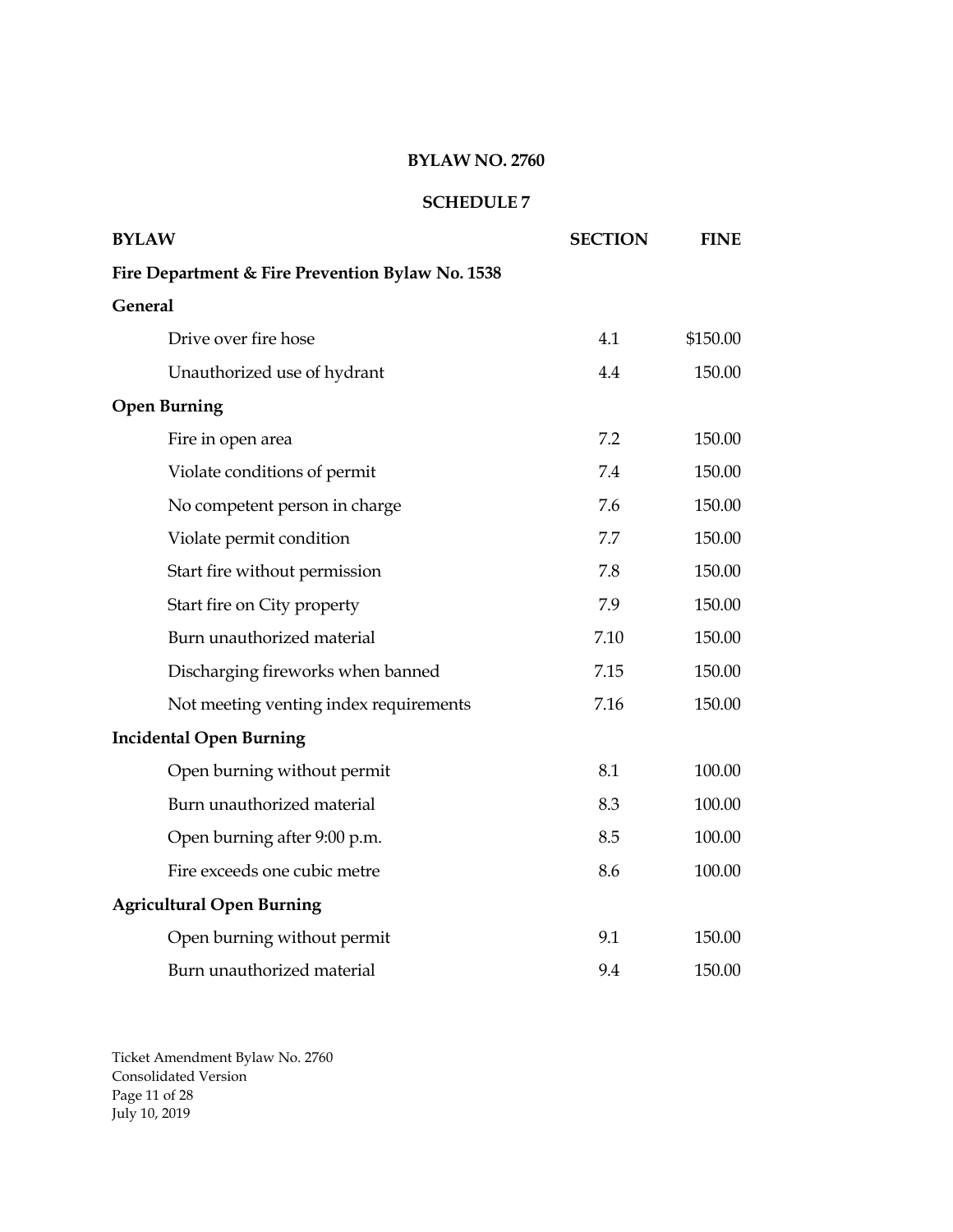# **SCHEDULE 7 – Page 2**

# Land Clearing Open Burning

| Open burning without permit   | 10.1     | 200.00 |
|-------------------------------|----------|--------|
| Burn unauthorized material    | 10.4     | 200.00 |
| Improper combustion           | 10.12(a) | 200.00 |
| Improper burning              | 10.12(b) | 200.00 |
| Violate conditions of permit  | 10.12(d) | 200.00 |
| Violate conditions of permit  | 10.12(e) | 200.00 |
| No competent person in charge | 10.12(f) | 200.00 |
| Special Opening Burning       |          |        |
| Open burning without a permit | 11.1     | 200.00 |
| Violate conditions of permit  | 11.3     | 200.00 |

Ticket Amendment Bylaw No. 2760 Consolidated Version Page 12 of 28 July 10, 2019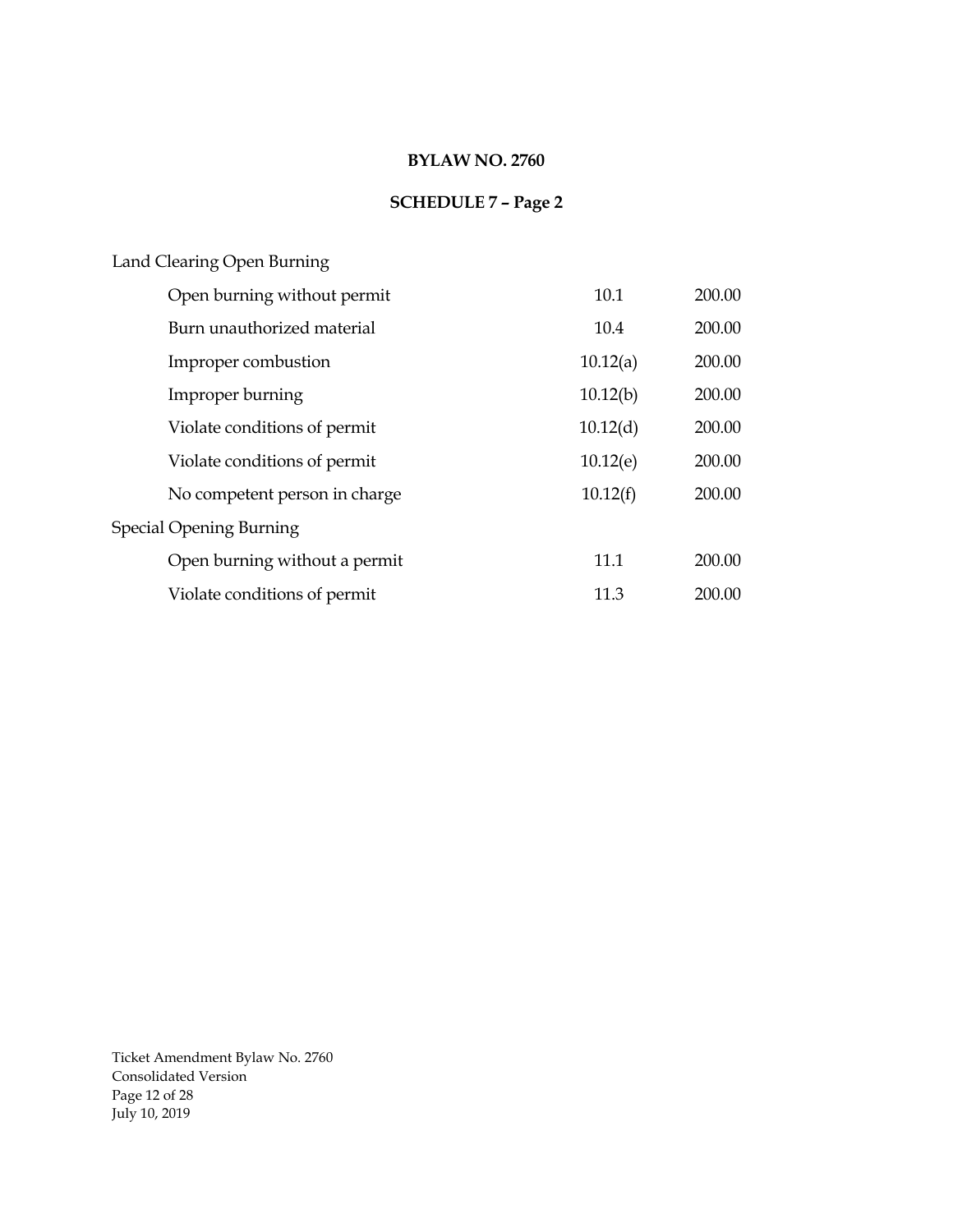# **SCHEDULE 8**

| <b>BYLAW</b>                        | <b>SECTION</b> | <b>FINE</b> |
|-------------------------------------|----------------|-------------|
| Property Maintenance Bylaw No. 1903 |                |             |
| Unsightly property                  | $\overline{2}$ | \$50.00     |
| Noxious growth - weeds              | 3              | 50.00       |
| Insect infestation                  | 3              | 50.00       |
| Unsightly boulevard                 | 4(c)           | 50.00       |
| Damaging boulevard                  | 4(d)           | 100.00      |
| Debris on boulevard                 | 4(e)           | 50.00       |
| Dangerous or inconvenient trees     | 5(a)           | 75.00       |
| Trees causing damage                | 5(b)           | 100.00      |
| Deposit rubbish                     | 6(a)           | 50.00       |

Ticket Amendment Bylaw No. 2760 Consolidated Version Page 13 of 28 July 10, 2019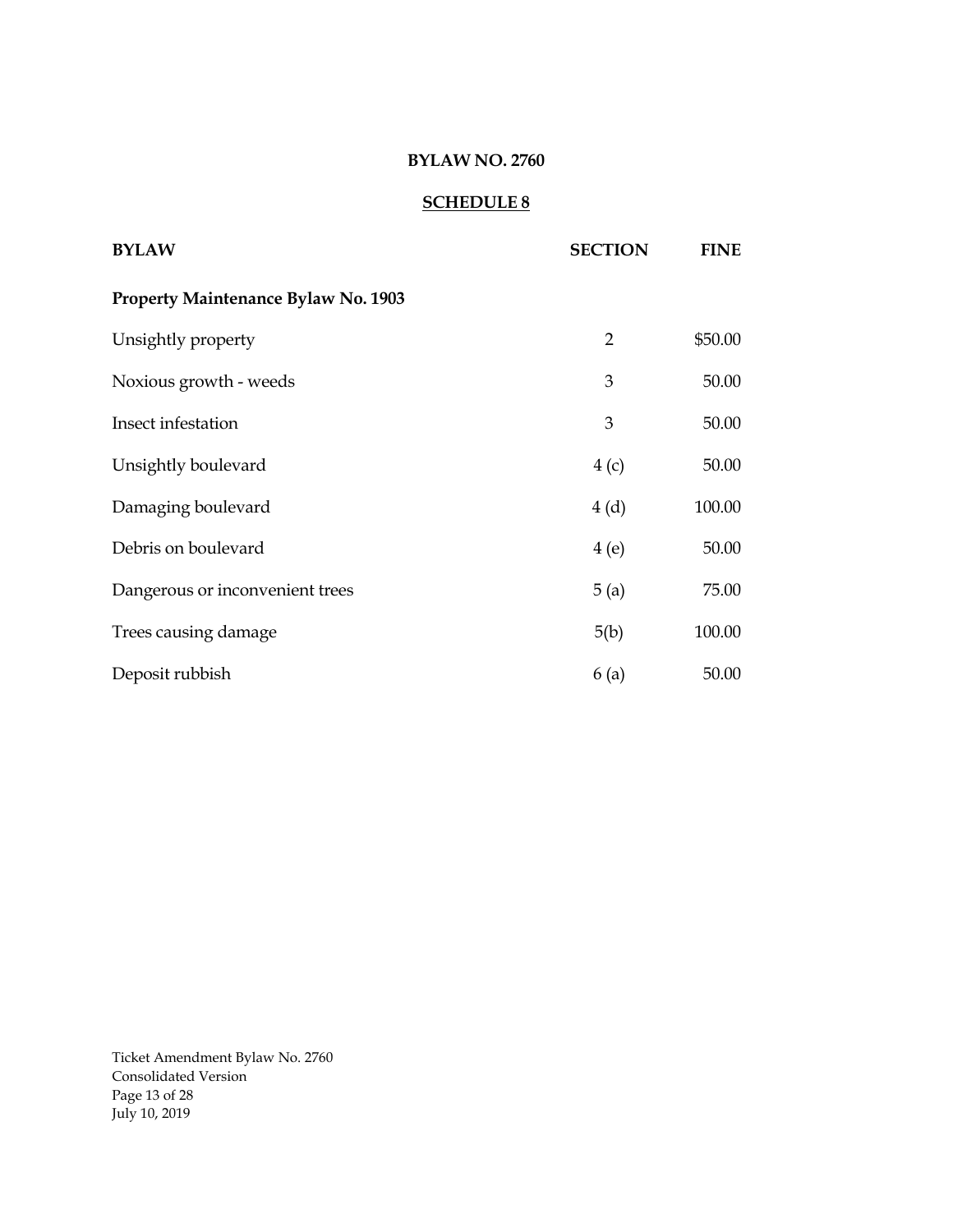# **SCHEDULE 9**

| <b>BYLAW</b>                          | <b>SECTION</b> | <b>FINE</b> |
|---------------------------------------|----------------|-------------|
| Parks Regulation Bylaw No. 2119       |                |             |
| Damage park or public lands           | 4(a)           | \$100.00    |
| Deposit refuse                        | 4(b)           | 50.00       |
| Animal at large                       | 4(g)(i)        | 50.00       |
| Dog at large                          | 4(g)(i)        | 50.00       |
| Dog off leash                         | 4(g)(i)        | 50.00       |
| Fail to remove faeces                 | 4(g)(ii)       | 50.00       |
| Light fire                            | 4(j)(iv)       | 50.00       |
| Use fireworks without permit          | 4(j)(v)        | 50.00       |
| Camp without permit                   | $4(j)$ (vii)   | 50.00       |
| Park vehicle without permit           | $4(j)$ (vii)   | 50.00       |
| Possession of open liquor             | $4(j)$ (viii)  | 100.00      |
| Motorized vehicle off vehicular route | 4 (k) (i)      | 100.00      |
| Boat in designated swimming area      | $4(k)$ (iv)    | 100.00      |
| Smoking in Fletcher Park              | 4(m)           | 100.00      |
| Leash exceeding 2m                    | Appendix B     | 50.00       |
| Dog during prohibited times           | Appendix B     | 50.00       |

Ticket Amendment Bylaw No. 2760 Consolidated Version Page 14 of 28 July 10, 2019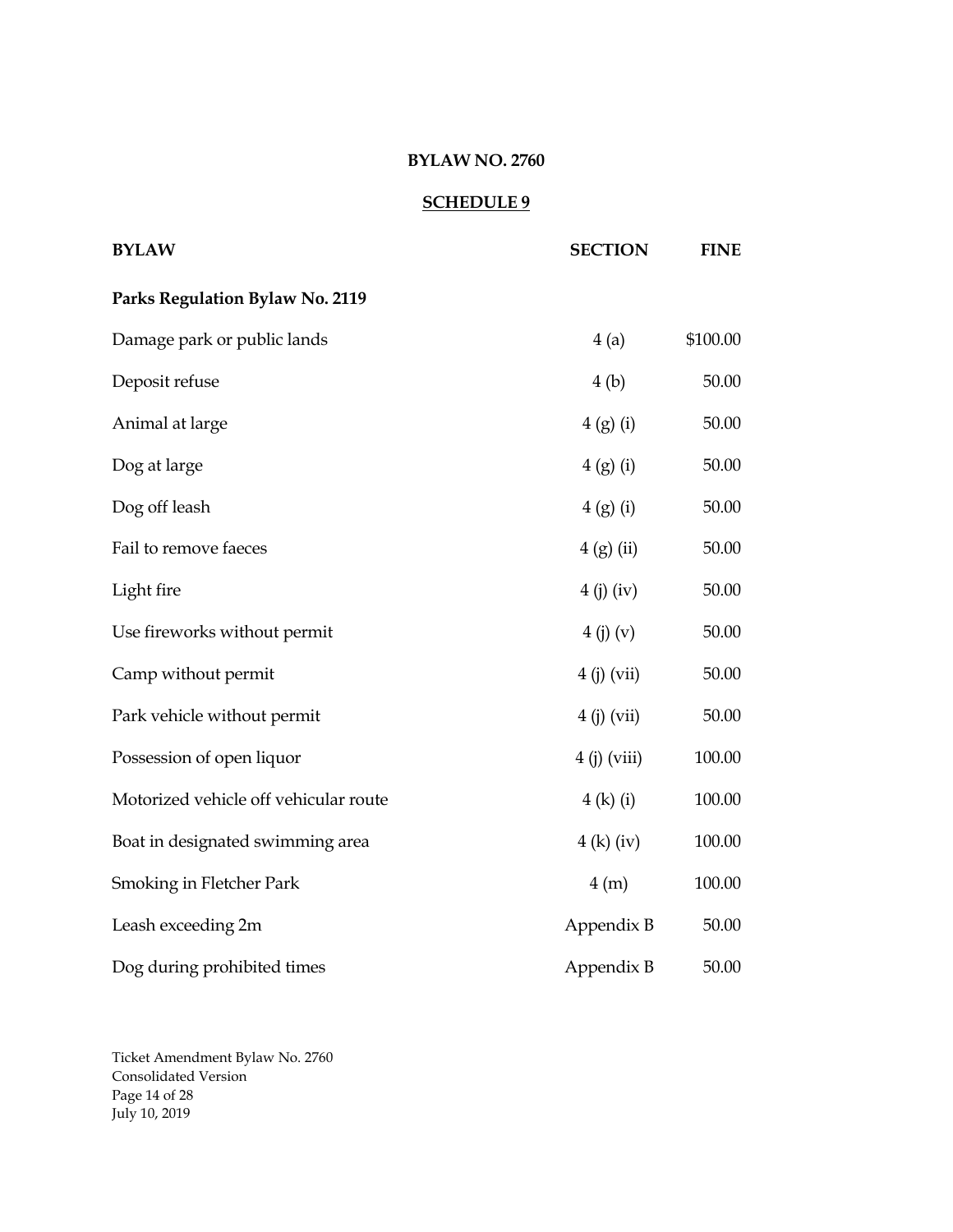# **SCHEDULE 10**

| <b>BYLAW</b>                                            | <b>SECTION</b> | <b>FINE</b> |
|---------------------------------------------------------|----------------|-------------|
| Water Rates and Waterworks Regulation Bylaw No.<br>1274 |                |             |
| Watering contrary to restriction                        | 20             | \$50.00     |

Ticket Amendment Bylaw No. 2760 Consolidated Version Page 15 of 28 July 10, 2019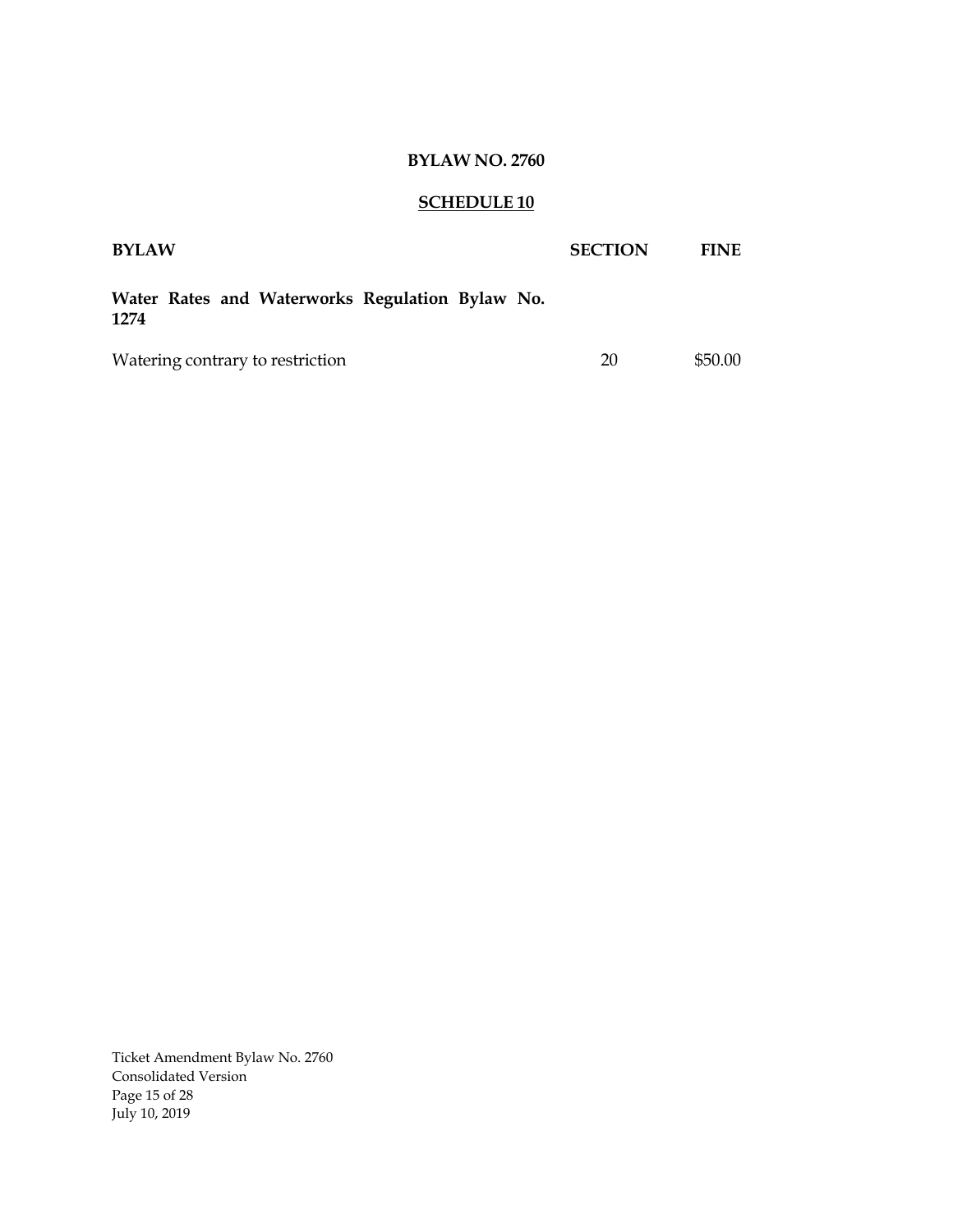# **SCHEDULE 11**

| <b>BYLAW</b>                             | <b>SECTION</b> | <b>FINE</b> |
|------------------------------------------|----------------|-------------|
| <b>Skateboard Control Bylaw No. 1832</b> |                |             |
| Skateboarding in downtown area           | $\mathbf{1}$   | \$15.00     |

Ticket Amendment Bylaw No. 2760 Consolidated Version Page 16 of 28 July 10, 2019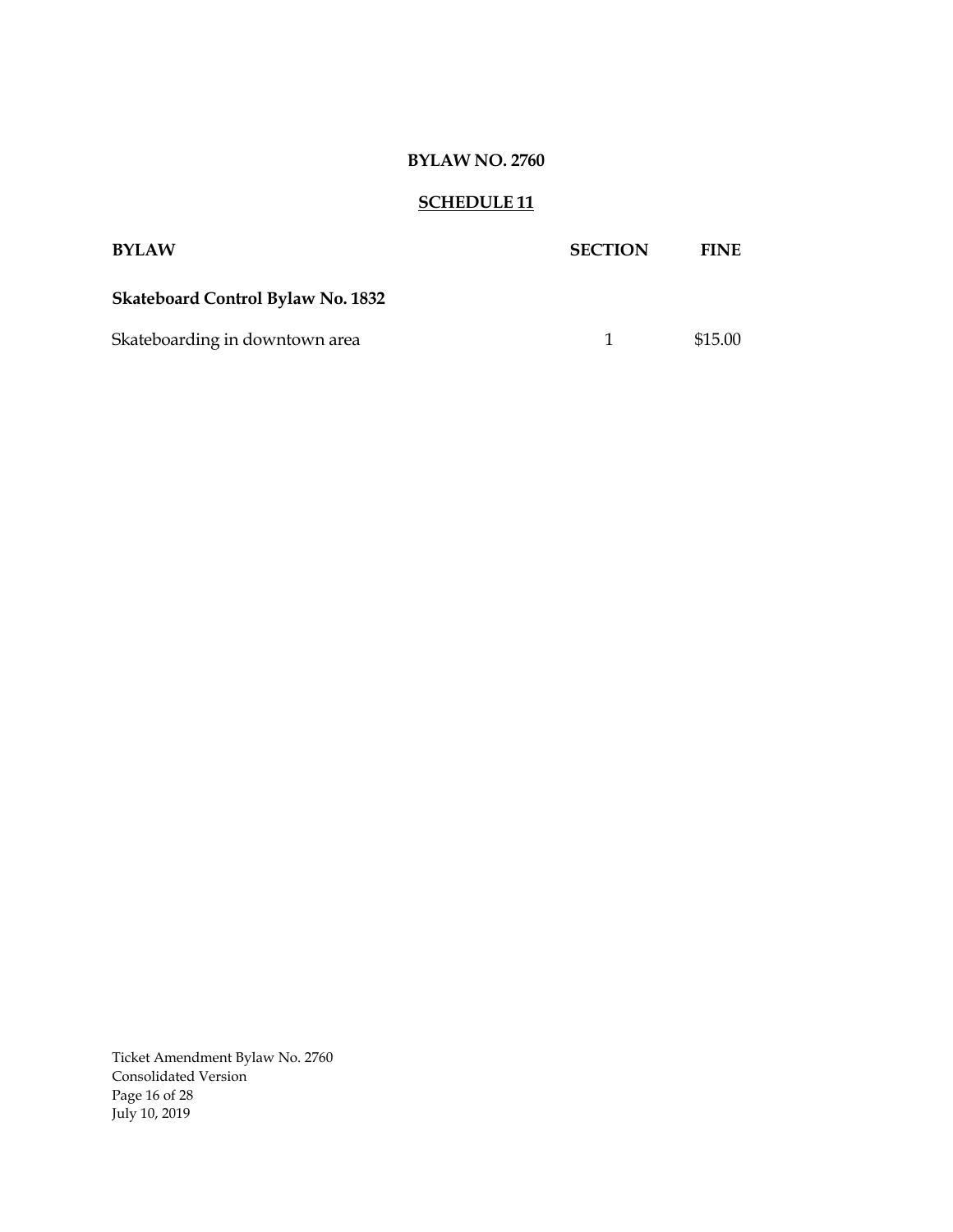# **SCHEDULE 12**

| <b>BYLAW</b>                        | <b>SECTION</b> | <b>FINE</b> |
|-------------------------------------|----------------|-------------|
| <b>Snow Removal Bylaw No. 2030</b>  |                |             |
| Fail to remove snow, ice or rubbish | 1.             | \$50.00     |

Ticket Amendment Bylaw No. 2760 Consolidated Version Page 17 of 28 July 10, 2019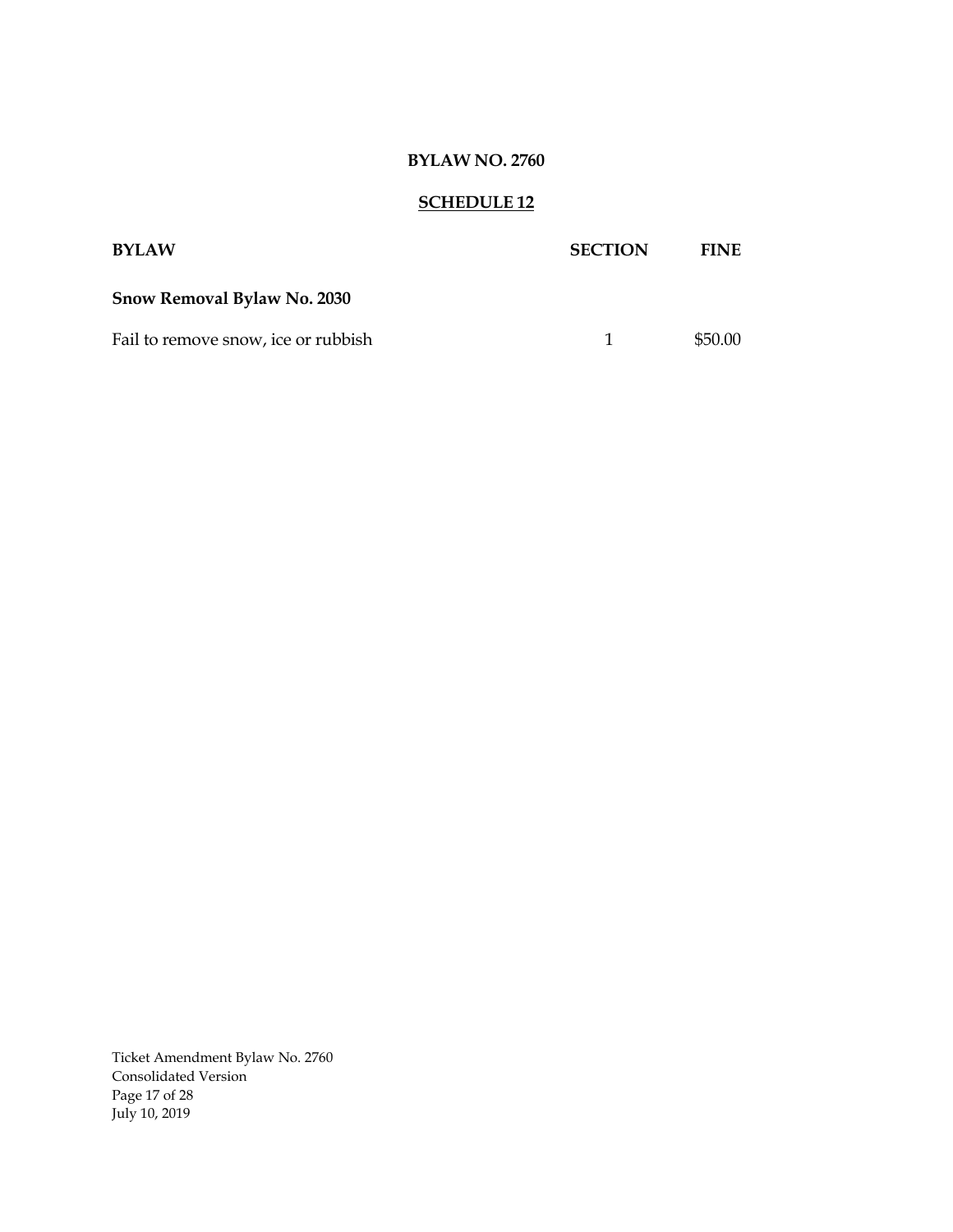|                                                                                                                                   | <b>SCHEDULE 13</b> |                |             |
|-----------------------------------------------------------------------------------------------------------------------------------|--------------------|----------------|-------------|
| <b>BYLAW</b>                                                                                                                      |                    | <b>SECTION</b> | <b>FINE</b> |
| <b>Traffic Regulation Bylaw No. 1971</b>                                                                                          |                    |                |             |
| Damage Sidewalk                                                                                                                   |                    | 308(1)         | 100.00      |
| Prohibited Tracks / Wheels                                                                                                        |                    | 310(1)         | 150.00      |
| Overweight Vehicle                                                                                                                |                    | 311            | 200.00      |
| Oversize Vehicle                                                                                                                  |                    | 312            | 100.00      |
| Ride Bicycle on Sidewalk                                                                                                          |                    | 315(1)         | 25.00       |
| Drive / Park on Bikeway                                                                                                           |                    | 316(1)         | 25.00       |
| <b>Remove Traffic Ticket</b>                                                                                                      |                    | 323            | 50.00       |
| Use Engine Valve Retarder Brake                                                                                                   |                    | 327            | 50.00       |
| Noise which Disturbs                                                                                                              |                    | 329            | 100.00      |
| Noise by Vehicle                                                                                                                  |                    | 329            | 100.00      |
| <b>Transport Person on Exterior</b>                                                                                               |                    | 330            | 100.00      |
| Possession of Open Liquor                                                                                                         |                    | 407            | 100.00      |
| Park Prohibited Truck                                                                                                             |                    | 501(20)        | 75.00       |
| Park Detached Trailer                                                                                                             |                    | 501 $(28)(a)$  | 75.00       |
| Park in Handicap Space                                                                                                            |                    | 501(29)        | 50.00       |
| Deposit Rubbish                                                                                                                   |                    | 602(3)         | 75.00       |
| Material on Highway Causing Damage                                                                                                |                    | 604            | 100.00      |
| Material on Highway Impeding Traffic<br>Ticket Amendment Bylaw No. 2760<br>Consolidated Version<br>Page 18 of 28<br>July 10, 2019 |                    | 604            | 100.00      |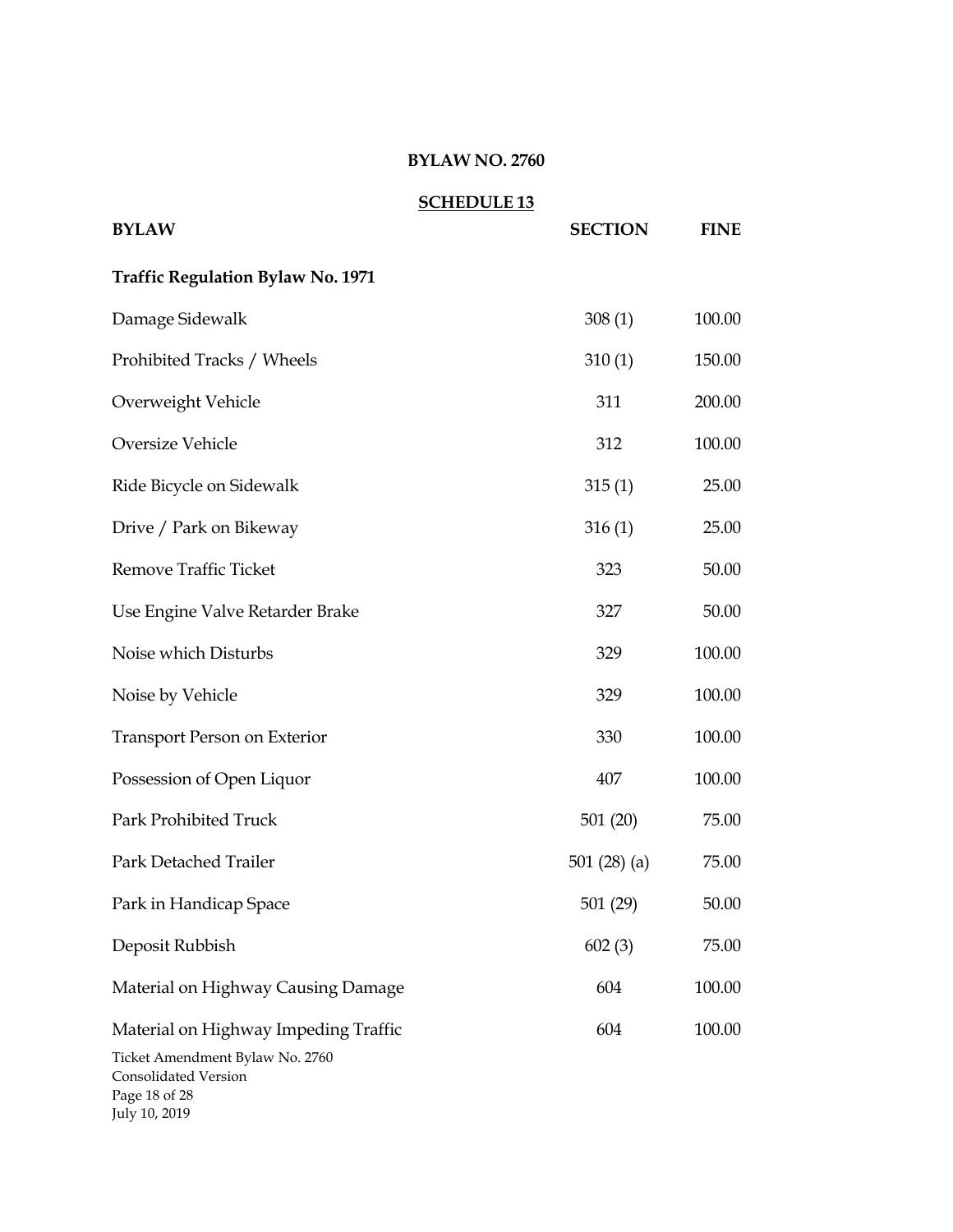# **SCHEDULE 13 – Page 2**

| <b>Operate Noise Making Device</b>    | 605(1)        | 100.00 |
|---------------------------------------|---------------|--------|
| <b>Vegetation Causing Obstruction</b> | 606           | 100.00 |
| Vegetation Impeding Vision            | 606           | 100.00 |
| Structure over Highway                | 607(1)        | 100.00 |
| Deface Property                       | 608(1)        | 100.00 |
| Disobey Traffic Control Device        | 302           | 75.00  |
| <b>Obstruct Traffic</b>               | 501 $(11)(c)$ | 50.00  |
| Double Parked on Roadway              | 501(12)       | 50.00  |

Ticket Amendment Bylaw No. 2760 Consolidated Version Page 19 of 28 July 10, 2019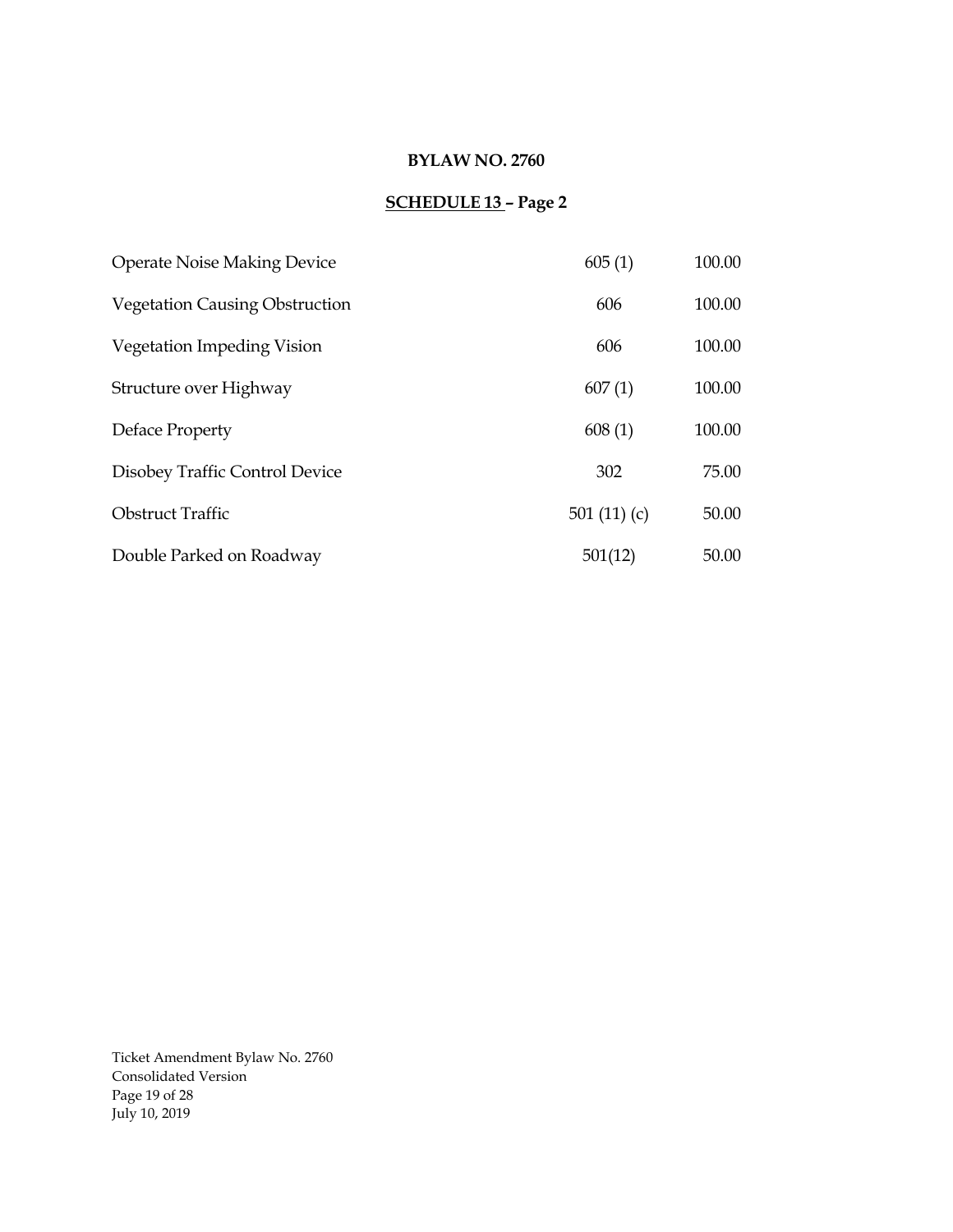# **SCHEDULE 14**

| <b>BYLAW</b>                        | <b>SECTION</b> | <b>FINE</b> |
|-------------------------------------|----------------|-------------|
| Mobile Home Park Bylaw No. 1435     |                |             |
| No Occupancy Permit                 | 1.07(3)        | \$100.00    |
| No Expansion Permit                 | 2.02           | 100.00      |
| <b>Exceed Allowed Site Coverage</b> | 4.06           | 100.00      |
| Fail to Install Skirting            | 4.11(1)        | 75.00       |
| No Building Permit                  | 4.12(2)        | 100.00      |
| Owner Fails to Report               | 18.04          | 100.00      |

Ticket Amendment Bylaw No. 2760 Consolidated Version Page 20 of 28 July 10, 2019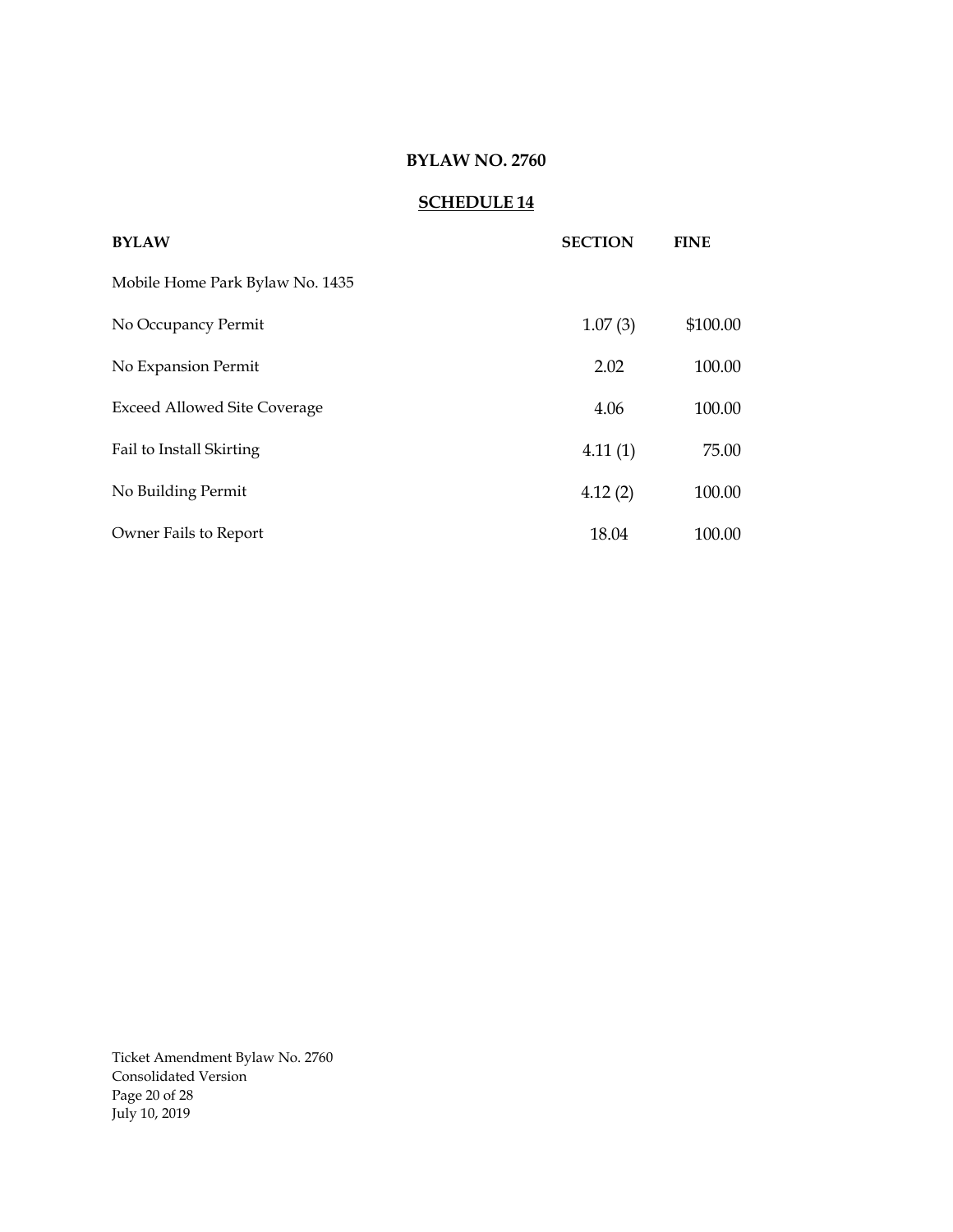|                                                                                           | <b>SCHEDULE 15</b> |                |             |
|-------------------------------------------------------------------------------------------|--------------------|----------------|-------------|
| <b>BYLAW</b><br>Zoning Bylaw No. 2303                                                     |                    | <b>SECTION</b> | <b>FINE</b> |
| <b>Unauthorized Dwelling</b>                                                              |                    | 4.2            | \$150.00    |
| <b>Exceed Allowed Height</b>                                                              |                    | 4.4            | 100.00      |
| Home Occupation - More than one                                                           |                    | 4.5.1          | 100.00      |
| Home Occupation - Not Contained - R Zone                                                  |                    | 4.5.2          | 75.00       |
| Home Occupation - Outside Storage - R Zone                                                |                    | 4.5.2          | 75.00       |
| Home Occupation - Parking Problem - R Zone                                                |                    | 4.5.2          | 75.00       |
| Home Occupation - Nuisance - R Zone                                                       |                    | 4.5.2          | 75.00       |
| Home Occupation - Not Contained                                                           |                    | 4.5.3          | 75.00       |
| Home Occupation - Exceed Allowed Outside Storage                                          |                    | 4.5.3          | 75.00       |
| Home Occupation - Nuisance                                                                |                    | 4.5.3          | 75.00       |
| Home Occupation - Insufficient Screening                                                  |                    | 4.5.3          | 75.00       |
| Home Occupation - More than One Non-Resident                                              |                    | 4.5.4          | 75.00       |
| Home Occupation - Sell Commodities                                                        |                    | 4.5.5          | 75.00       |
| Home Occupation - Sell Food                                                               |                    | 4.5.5          | 75.00       |
| Home Occupation - Toxic / Noxious Matter                                                  |                    | 4.5.7          | 75.00       |
| Home Occupation - Noise                                                                   |                    | 4.5.7          | 75.00       |
| Home Occupation - Unauthorized Sign                                                       |                    | 4.5.8          | 75.00       |
| Mobile Food Vending - Non-compliance                                                      |                    | 4.19           | 100.00      |
| <b>Obstruct Vision</b>                                                                    |                    | 4.6            | 75.00       |
| Ticket Amendment Bylaw No. 2760<br>Consolidated Version<br>Page 21 of 28<br>July 10, 2019 |                    |                |             |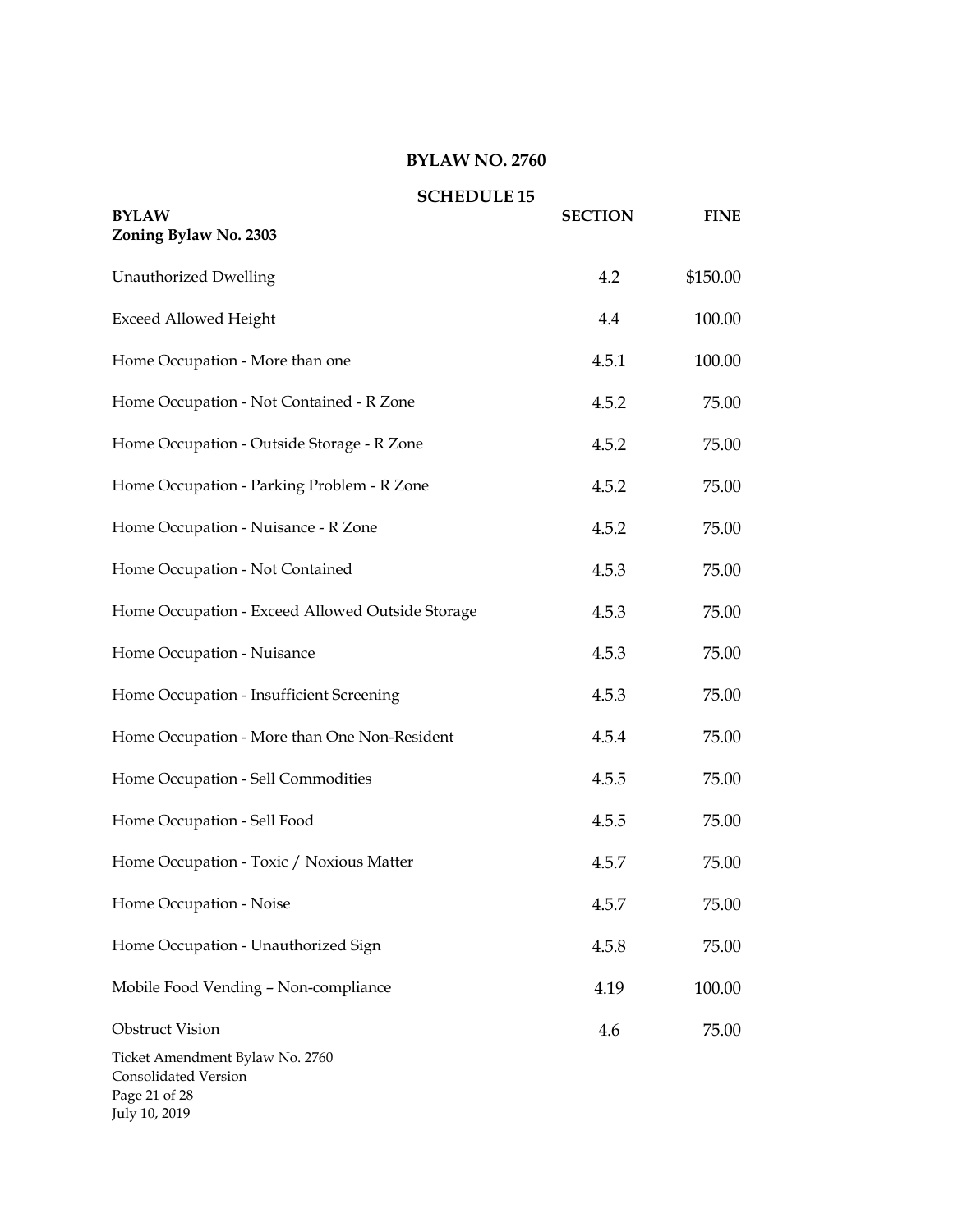|                                                         | <b>SCHEDULE 15 - Page 2</b> |         |
|---------------------------------------------------------|-----------------------------|---------|
| Over Height Fence - R Zone                              | $4.11.1$ (b)                | 75.00   |
| Over Height Fence - C Zone                              | $4.11.3$ (a)                | 75.00   |
| Over Height Fence - C Zone                              | $4.11.3$ (b)                | 75.00   |
| Over Height Fence - A Zone                              | $4.11.4$ (a)                | 75.00   |
| Over Height Fence - A Zone                              | $4.11.4$ (b)                | 75 00   |
| Unauthorized Use - R-1 Zone                             | 6.3                         | 100.00  |
| Unauthorized Use - R-2 Zone                             | 7.3                         | 100.00  |
| Unauthorized Use - R-3 Zone                             | 8.3                         | 100.00  |
| Unauthorized Use - R-4 Zone                             | 9.3                         | 100.00  |
| Unauthorized Use - R-5 Zone                             | 10.3                        | 100.0°0 |
| Unauthorized Use - R-6 Zone                             | 11.3                        | 100.00  |
| Unauthorized Use - R-7 Zone                             | 12.3                        | 100.00  |
| Unauthorized Use - R-8 Zone                             | 13.3                        | 100.00  |
| Unauthorized Use - R-9 Zone                             | 14.3                        | 100.00  |
| Unauthorized Use - C-1 Zone                             | 15.3                        | 100.00  |
| Unauthorized Use - C-2 Zone                             | 16.3                        | 100.00  |
| Unauthorized Use - C-3 Zone                             | 17.3                        | 100.00  |
| Unauthorized Use - C-4 Zone                             | 18.3                        | 100.00  |
| Unauthorized Accessory Use - C-4 Zone                   | 18.4                        | 100.00  |
| Unauthorized Use - C-5 Zone                             | 19.3                        | 100.00  |
| Ticket Amendment Bylaw No. 2760<br>Consolidated Version |                             |         |

Page 22 of 28 July 10, 2019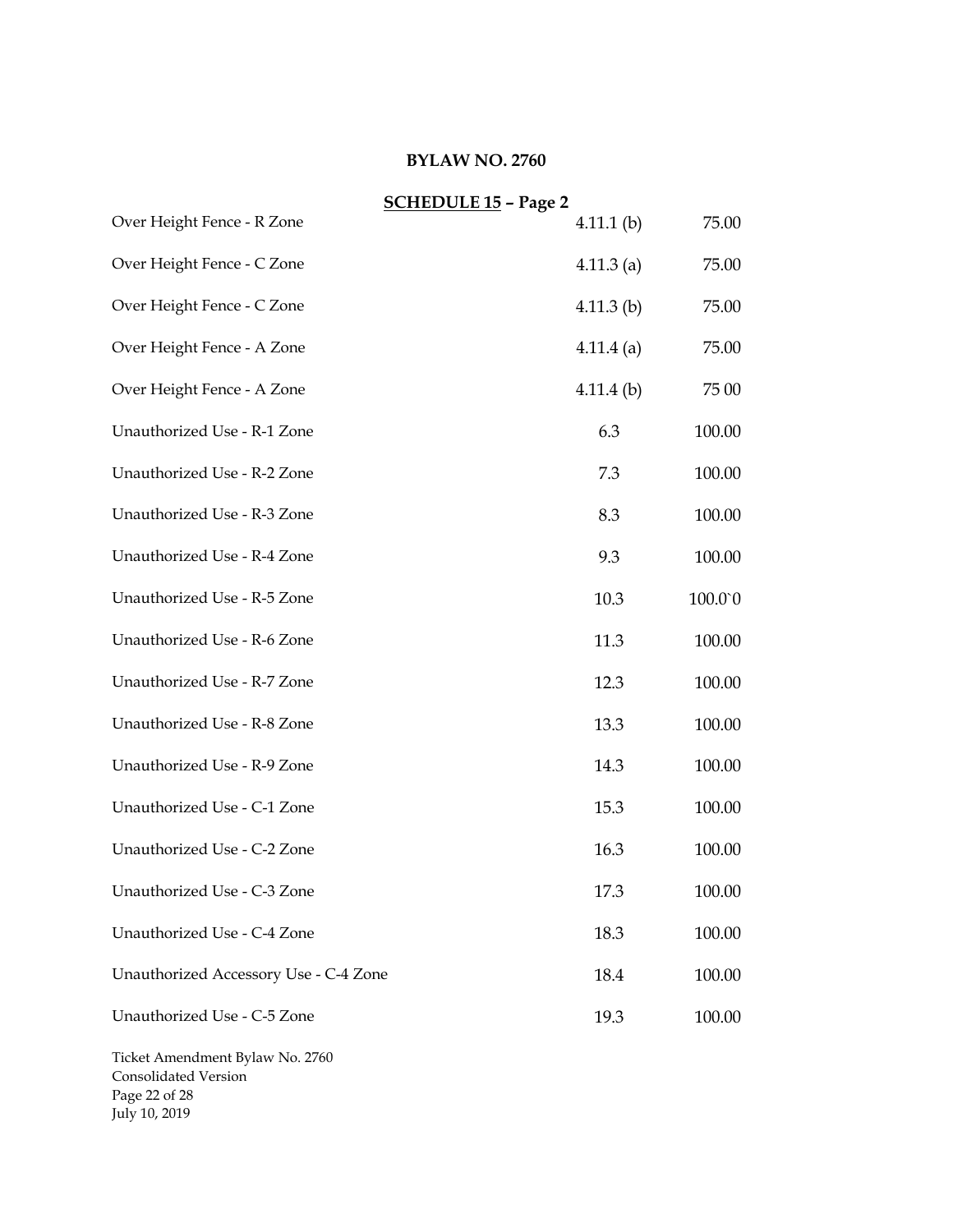# **SCHEDULE 15 - Page 3**

| Unauthorized Use - C-6 Zone           | 20.3 | 100.00 |
|---------------------------------------|------|--------|
| Unauthorized Use - C-7 Zone           | 21.3 | 100.00 |
| Unauthorized Use - C-8 Zone           | 22.3 | 100.00 |
| Unauthorized Accessory Use - C-8 Zone | 22.4 | 100.00 |
| Unauthorized Use - P-1 Zone           | 24.3 | 100.00 |
| Unauthorized Use - P-2 Zone           | 25.3 | 100.00 |
| Unauthorized Use - P-3 Zone           | 26.3 | 100.00 |
| Unauthorized Use - M-1 Zone           | 28.3 | 100.00 |
| Unauthorized Use - M-2 Zone           | 29.3 | 100.00 |
| Unauthorized Use - M-3 Zone           | 30.3 | 100.00 |
| Unauthorized Use - M-4 Zone           | 31.3 | 100.00 |
| Unauthorized Use - M-5 Zone           | 32.3 | 100.00 |
| Unauthorized Use - A-1 Zone           | 34.3 | 100.00 |
| Unauthorized Use - A-2 Zone           | 35.3 | 100.00 |
| Unauthorized Use - A-3 Zone           | 36.3 | 100.00 |
| Unauthorized Use - EP1 Zone           | 38.3 | 100.00 |

Ticket Amendment Bylaw No. 2760 Consolidated Version Page 23 of 28 July 10, 2019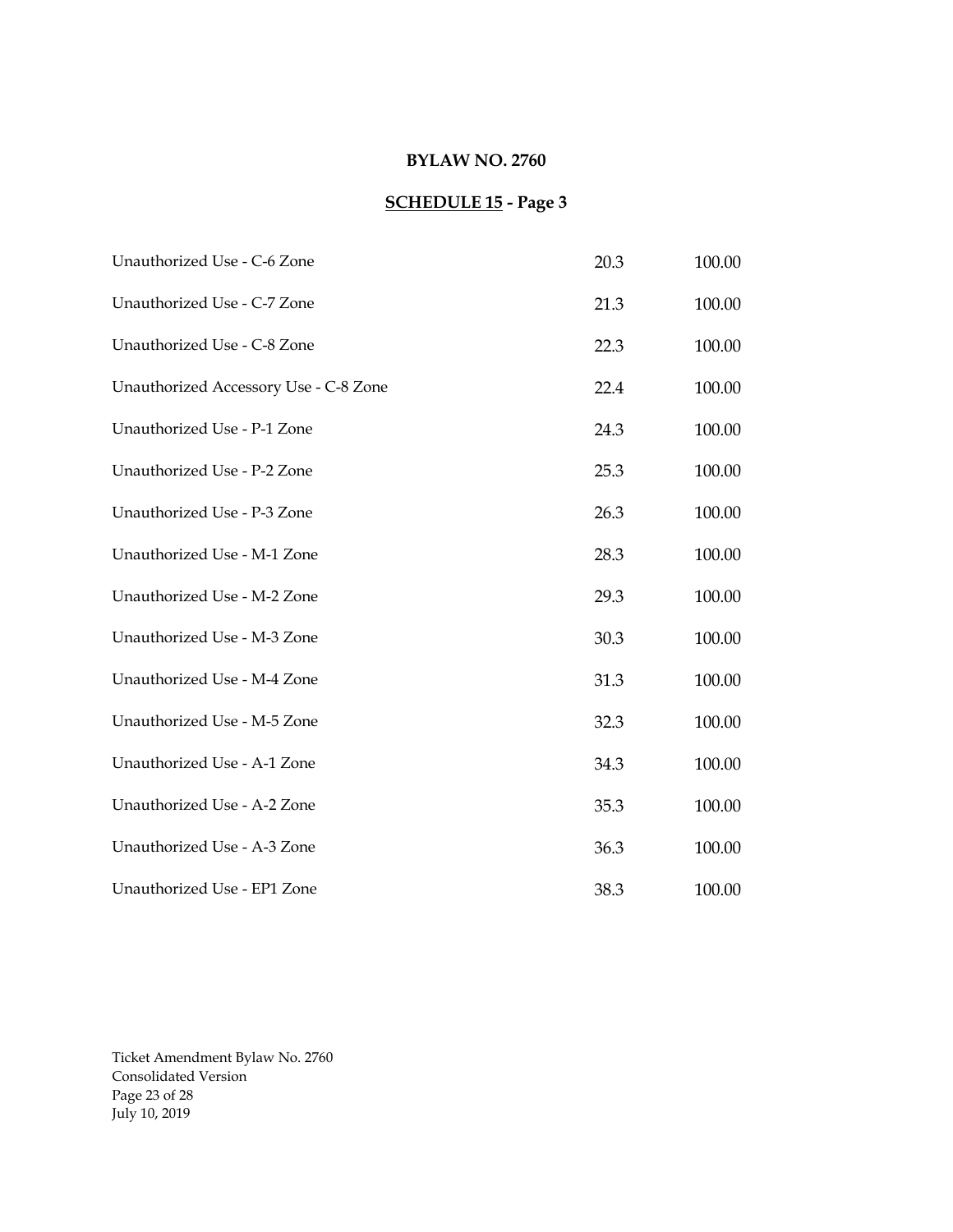# **SCHEDULE 16**

| <b>BYLAW</b>                               | <b>SECTION</b> | FINE     |
|--------------------------------------------|----------------|----------|
| Tree Removal and Protection Bylaw No. 2305 |                |          |
| Cut Tree without Permit                    | 7              | \$200.00 |
| Remove Tree without Permit                 | 7              | 200.00   |
| Damage Tree                                | 7              | 100.00   |
| Fail to Comply with Permit                 | 8              | 200.00   |

Ticket Amendment Bylaw No. 2760 Consolidated Version Page 24 of 28 July 10, 2019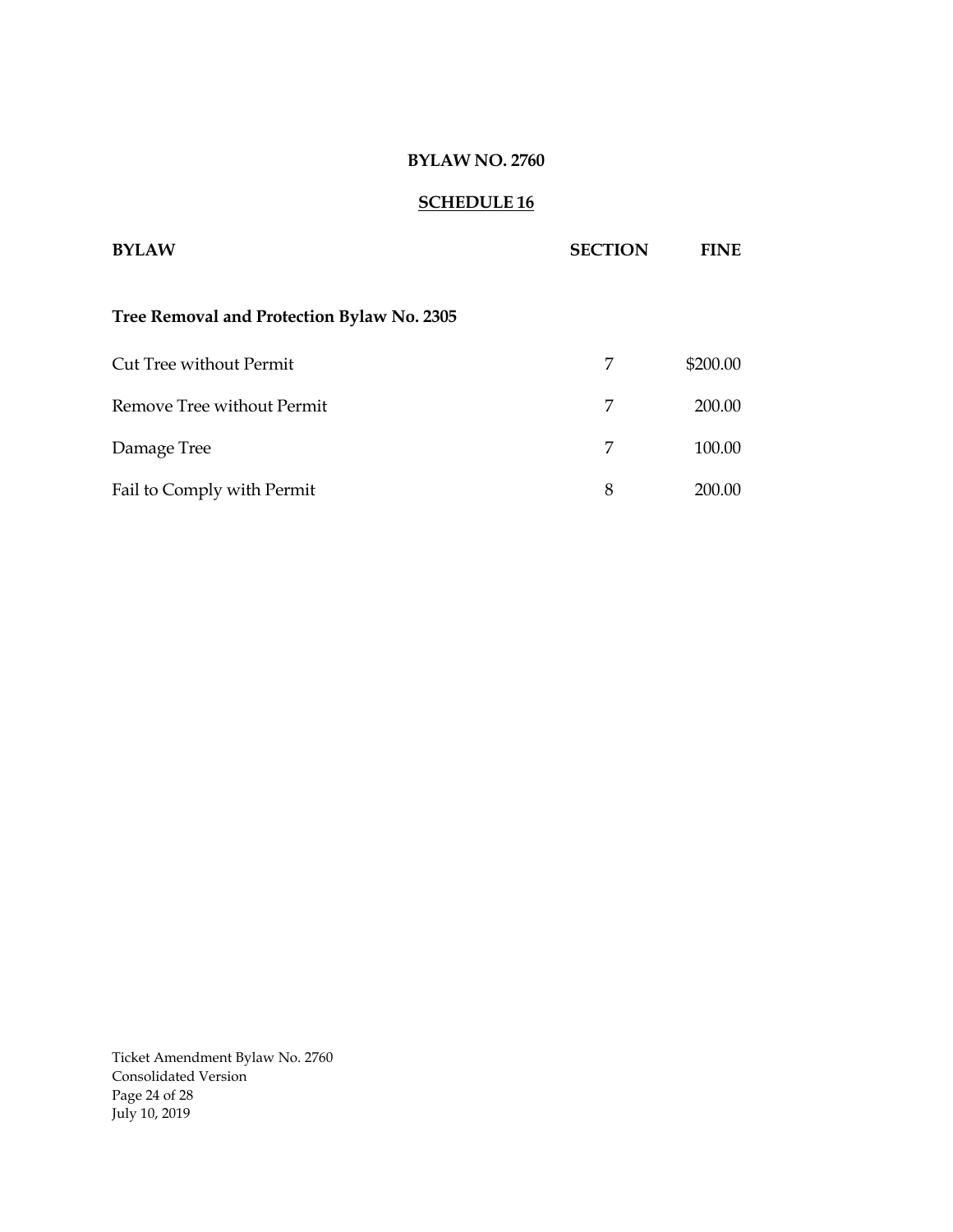# **SCHEDULE 17**

| <b>BYLAW</b>                                                                               | <b>SECTION</b>   | <b>FINE</b> |
|--------------------------------------------------------------------------------------------|------------------|-------------|
| Wood Burning Appliance and Air Quality Bylaw No. 3625                                      |                  |             |
| <b>Burn Prohibited Burning Materials</b>                                                   | 2                | \$100.00    |
| Installation of a non certified Wood Burning Appliance                                     | 3(a)             | \$100.00    |
| Installation of an Outdoor Solid Fuel Combustion Appliance                                 | 3 <sub>(b)</sub> | \$100.00    |
| Use of a Wood Burning Appliance at any time when Air<br>Quality Advisory is in effect      | 4(a)             | \$100.00    |
| Operation of a Wood Burning Appliance in such a manner<br>as to discharge air contaminates | 4 (b)            | \$100.00    |

Ticket Amendment Bylaw No. 2760 Consolidated Version Page 25 of 28 July 10, 2019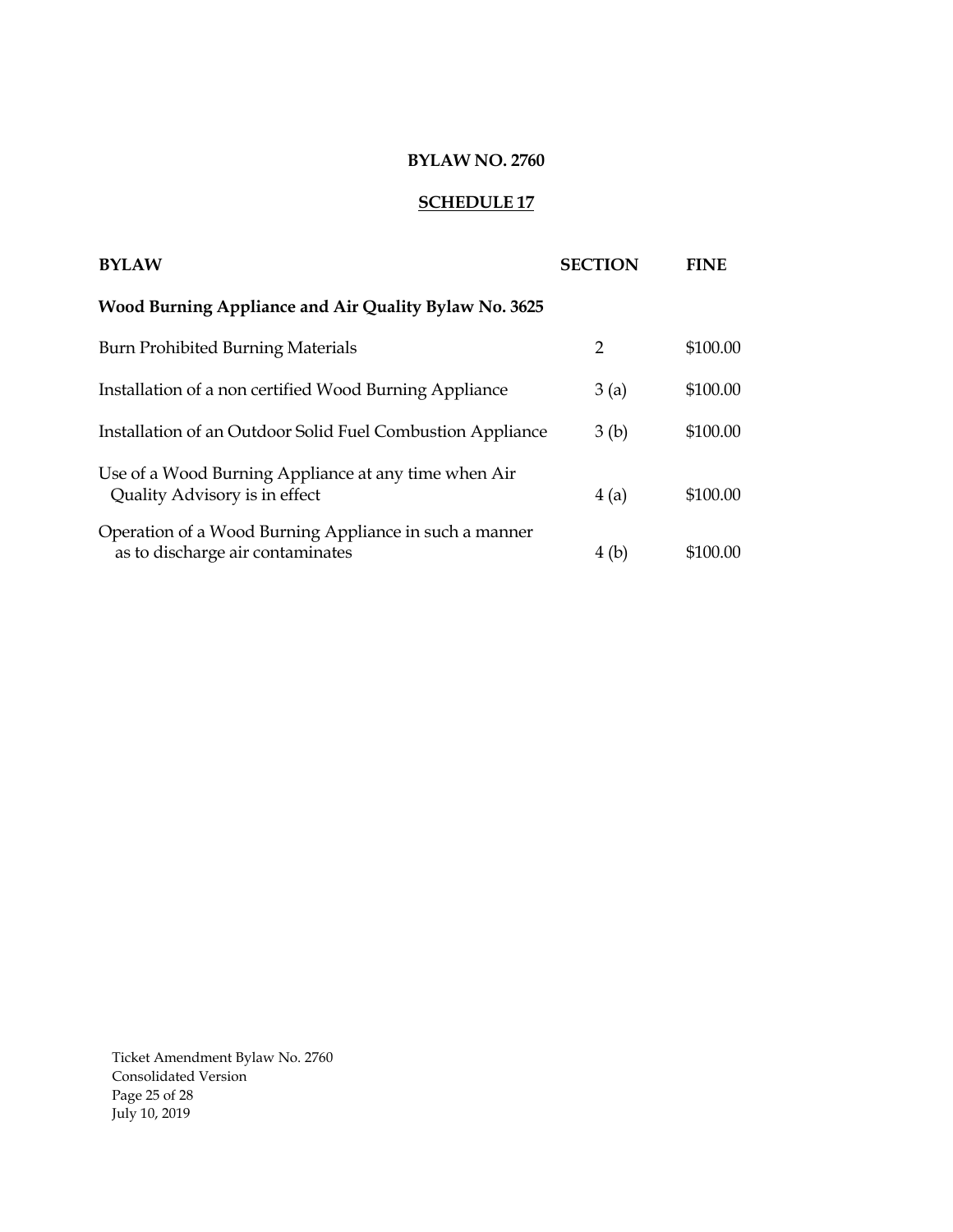#### **SCHEDULE 18**

| <b>BYLAW</b>                                                                                                                                                                                                                                                                                                                                                  | <b>SECTION</b>   | <b>FINE</b> |
|---------------------------------------------------------------------------------------------------------------------------------------------------------------------------------------------------------------------------------------------------------------------------------------------------------------------------------------------------------------|------------------|-------------|
| City of Salmon Arm Second-Hand Store Regulation Bylaw<br><b>No. 1432</b>                                                                                                                                                                                                                                                                                      |                  |             |
| Failure to record serial number and maker's name of article<br>acquired                                                                                                                                                                                                                                                                                       | 3(a)             | \$150.00    |
| Failure to record date and time of acquisition                                                                                                                                                                                                                                                                                                                | 3 <sub>(b)</sub> | \$150.00    |
| Failure to record name and address of person from whom the<br>article was acquired                                                                                                                                                                                                                                                                            | 3(c)             | \$250.00    |
| Failure to record one of the following pieces of identification from<br>person from whom the article was acquired:<br>British Columbia Drivers License; or<br>٠<br>British Columbia Identification Card; or<br>$\bullet$<br>One alternate piece of photo identification together with<br>$\bullet$<br>one piece of identification bearing name and signature. | 3(d)             | \$150.00    |

Ticket Amendment Bylaw No. 2760 Consolidated Version Page 26 of 28 July 10, 2019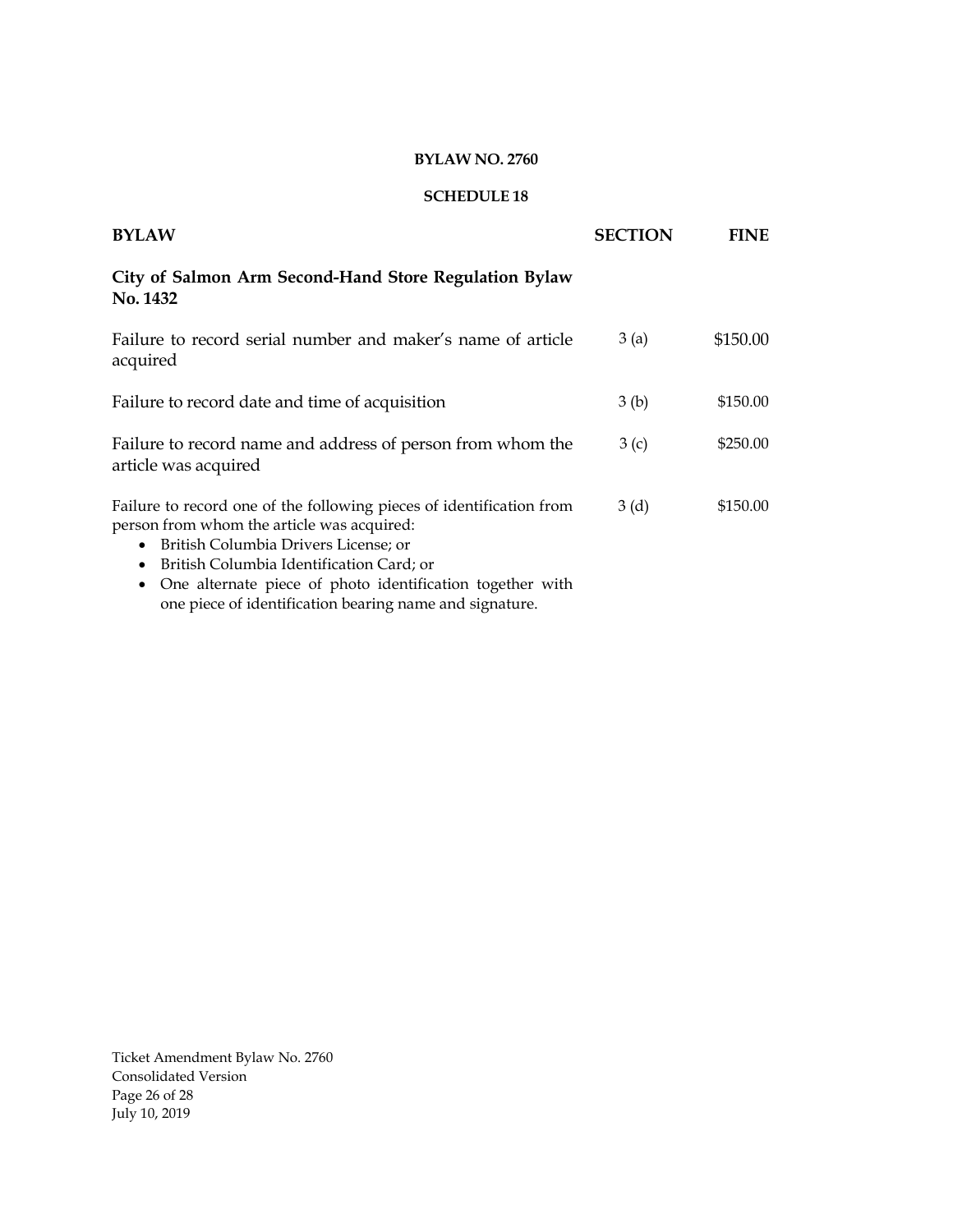#### **SCHEDULE 19**

| <b>BYLAW</b>                                                                                                                                                                                | <b>SECTION</b>  | <b>FINE</b> |
|---------------------------------------------------------------------------------------------------------------------------------------------------------------------------------------------|-----------------|-------------|
| Collection and Disposal of Solid Waste Bylaw No. 3845                                                                                                                                       |                 |             |
| Failing to maintain collection bags and containers in a clean and<br>sanitary condition                                                                                                     | 9d              | \$150.00    |
| Prohibited deposit of materials other than solid waste materials<br>eligible for regular disposal in the solid waste collection bags                                                        | 9 e)            | \$150.00    |
| Prohibited deposit of materials other than recyclable materials in<br>the recycling collection bag                                                                                          | 9f              | \$150.00    |
| Failure to ensure that recyclable materials deposited in recycling<br>collection bags are clean and dry                                                                                     | 9f)             | \$150.00    |
| Unsecured collection bag                                                                                                                                                                    | 9g)             | \$150.00    |
| Recycling collection bag - overweight limit                                                                                                                                                 | 9g)             | \$150.00    |
| Solid waste collection bag - overweight limit                                                                                                                                               | 9g)             | \$150.00    |
| Failure to clean up spillage from collection bags                                                                                                                                           | 9 h)            | \$150.00    |
| Hindering or obstructing a municipal officer or employee in the<br>exercise of the performance of his or her powers, duties or<br>functions                                                 | 15              | \$150.00    |
| Failure to keep all collection bags and containers on occupier's<br>parcel                                                                                                                  | 16a)            | \$150.00    |
| Failure to keep all collection bags and containers within one (1)<br>metre of any structure                                                                                                 | 16 <sub>b</sub> | \$150.00    |
| Placement of collection bags or containers which creates a fire<br>hazard or endangers the life or safety of persons or impedes<br>access to parcels by firefighting apparatus or personnel | 16c)            | \$150.00    |
| Placing collection bags out for pick-up prior to 5:30 a.m. on<br>designated collection day                                                                                                  | 16 d            | \$150.00    |
| Failing to remove collection bags after the allotted time on<br>designated collection day                                                                                                   | 16e)            | \$150.00    |

Ticket Amendment Bylaw No. 2760 Consolidated Version Page 27 of 28 July 10, 2019